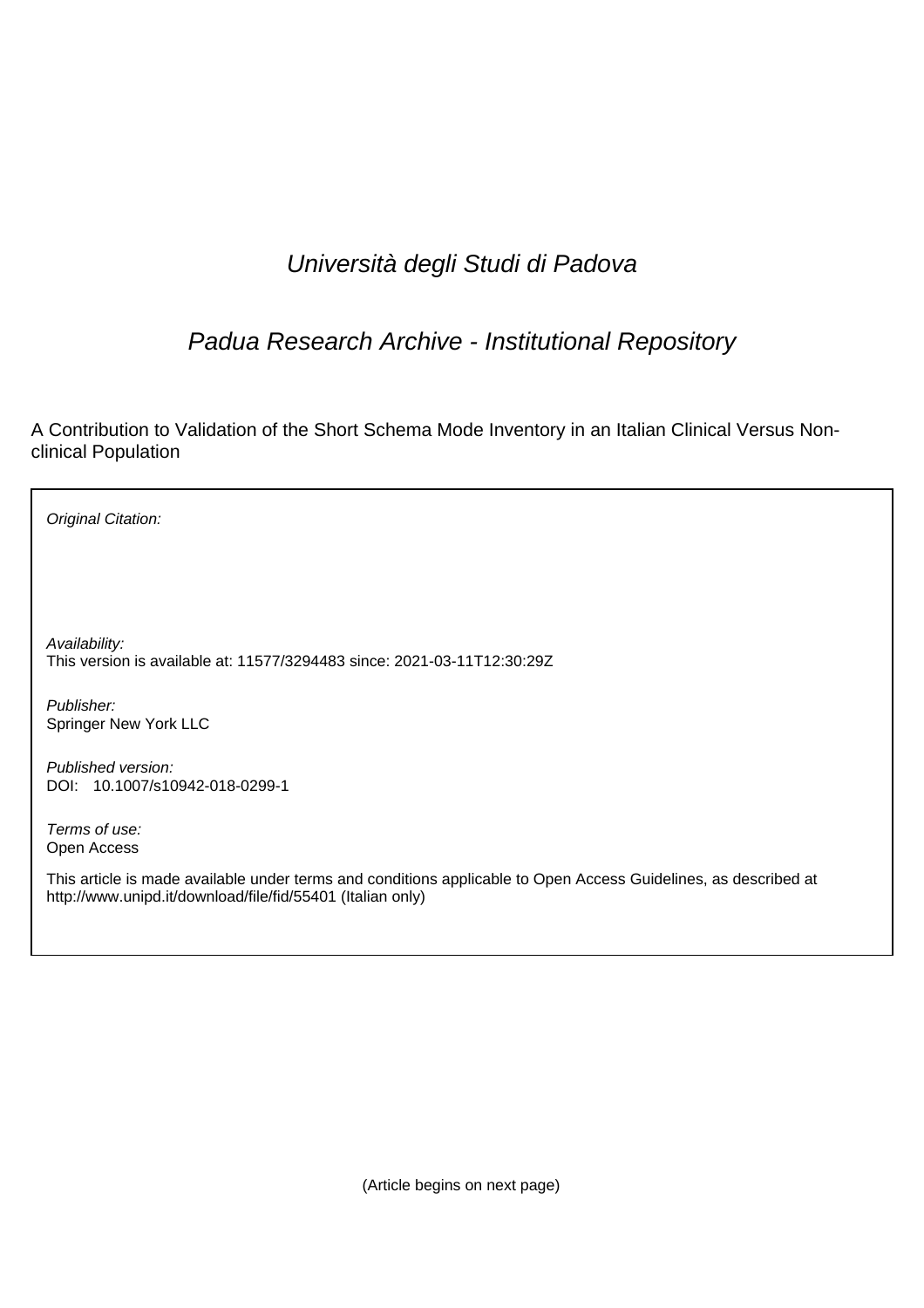CrossMark

# **A Contribution to Validation of the Short Schema Mode Inventory in an Italian Clinical Versus Non‑clinical Population**

**Marta Panzeri<sup>1</sup> · Lilybeth Fontanesi2 · Chiara Busà1 · Alessandro Carmelita<sup>3</sup> · Lucia Ronconi4 · Harold Dadomo5**

Published online: 21 August 2018 © Springer Science+Business Media, LLC, part of Springer Nature 2018

# **Abstract**

Schema therapy (ST) has been proven to be an efective psychotherapy model in the treatment of complex personality disorders. ST helps analyze causes of emotional, cognitive, and behavioral alteration in patients using schemas and modes (i.e., sets of emotional states, coping responses and schemas active in a given moment). ST fnds its empirical validation in the short Schema Mode Inventory (SMI), a practical tool consisting of 14 subscales assessing 14 diferent mode categories, grouped in 4 (child, coping, parent and adult modes) high-order categories used to assess diferent modes at diferent times. We introduced the Italian validation of the short SMI to a sample of 707 participants, of whom 230 were psychiatric patients. Confrmatory factor analysis (CFA) provides evidence that the 14-dimensional model best describes the SMI's structure at a lower level. Higher-order CFA provides evidence for both four higher-level mode categories and one higher-level mode category, the four-mode category being the best approach. Internal reliability, test–retest stability and the relationship between the SMI's subscales have been evaluated with promising results. Clinical vs nonclinical subjects were compared with a multigroup CFA in order to test invariance and with a MANOVA and Bonferroni post hoc comparisons in order to test mean diferences. A linear thread was found for all modes except Bully/Attack. While contributing to international research and to the difusion of SMI and schema therapy, our results also suggest that SMI is a powerful tool for the assessment of modes in ST, both in therapeutic and diagnostic contexts.

**Keywords** Schema therapy · Schema Mode Inventory · Schema modes · Personality disorders · Diferential susceptibility

 $\boxtimes$  Marta Panzeri marta.panzeri@unipd.it

Extended author information available on the last page of the article

**Electronic supplementary material** The online version of this article (https://doi.org/10.1007/s1094 2-018-0299-1) contains supplementary material, which is available to authorized users.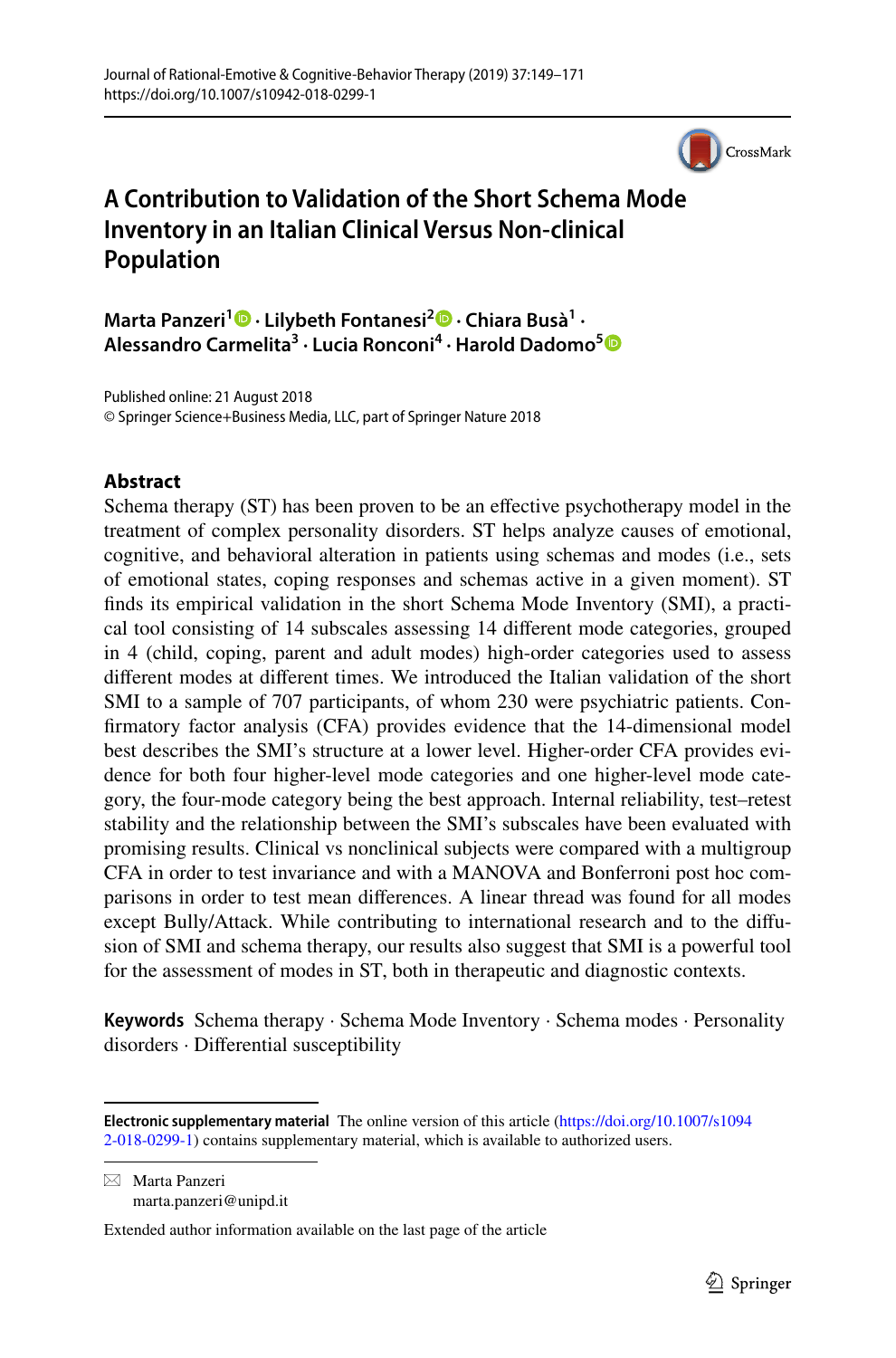# **Introduction**

Schema therapy (ST) has been shown to be a new organized and systematic psychotherapy, which incorporates aspects of cognitive behavioral therapy, psychoanalysis, Gestalt therapy and emotionally focused therapy (Young 1990). ST has become a very promising therapy system in the last two decades, and it has been implemented in many clinical and forensic settings. ST is based onto two main constructs: early maladaptive schemas (EMSs) and modes.

In schema therapy (Young 1990; Young et al. 2003), EMSs are defned as "a broad, pervasive theme or pattern, comprised of memories, emotions, cognitions, and bodily sensations, regarding oneself and one's relationships with others, developed during childhood or adolescence, elaborated throughout one's lifetime and dysfunctional to a signifcant degree" (Young et al. 2003 p. 7; Thimm 2010). EMSs arise from the frustration of psychological core needs in childhood (e.g., secure attachment, expression of valid needs, realistic limits) through ongoing patterns of adverse experiences with family members or peers, traumatization, or inappropriate boundaries (Martin and Young 2010). EMSs perpetuate themselves through cognitive distortions, self-defeating life patterns, and maladaptive coping styles while leading directly or indirectly to psychological distress and to personality disorders (Young 1990; Young et al. 2003). Schemas are a major determinant of how individuals think, feel, behave, and interact socially (Martin and Young 2010).

EMSs are usually described as personality traits (Young 1990; Young et al. 2003) that operate on the deepest level of cognition, usually outside of awareness and make the individual psychologically vulnerable to the development of psychopathology (Hedley et al. 2001; Jovev and Jackson 2004; Reeves and Taylor 2007; Waller et al. 2007). Modes are usually described as a dysfunctional cognitive-emotive state and can be defned as a combination of schemas, coping responses, and the emotional state activated in a given person at a specifc time (Lobbestael and Arntz 2010; Young et al. 2007).

Modes are both the core aspect and the most complex part of ST (Lobbestael et al. 2008; Young et al. 2007). Initially, the mode model was thought to be an efficient way of describing emotional, cognitive, and behavioral shifts displayed by patients sufering from severe personality disorders (PDs) (Lobbestael et al. 2007). This makes it a precious tool for assessing and treating PDs. Modes can be divided into four categories in the ST model: child modes, dysfunctional parent modes, dysfunctional coping modes and healthy modes.

The child modes are characterized by strong distressing emotions such as an intense fear of being abandoned, anger, and strong sadness. The basis for the development of these modes is a lack of recognition regarding basic emotional needs; the patients' needs were never satisfed during their childhood. In this category of modes, there is also a functional mode developed when the patients' primary emotional needs are fulflled. There are fve child modes. The Enraged Child (EC) is characterized by heightened and excessive feelings of aggression, expressed through the damage of people and property ("I physically attack people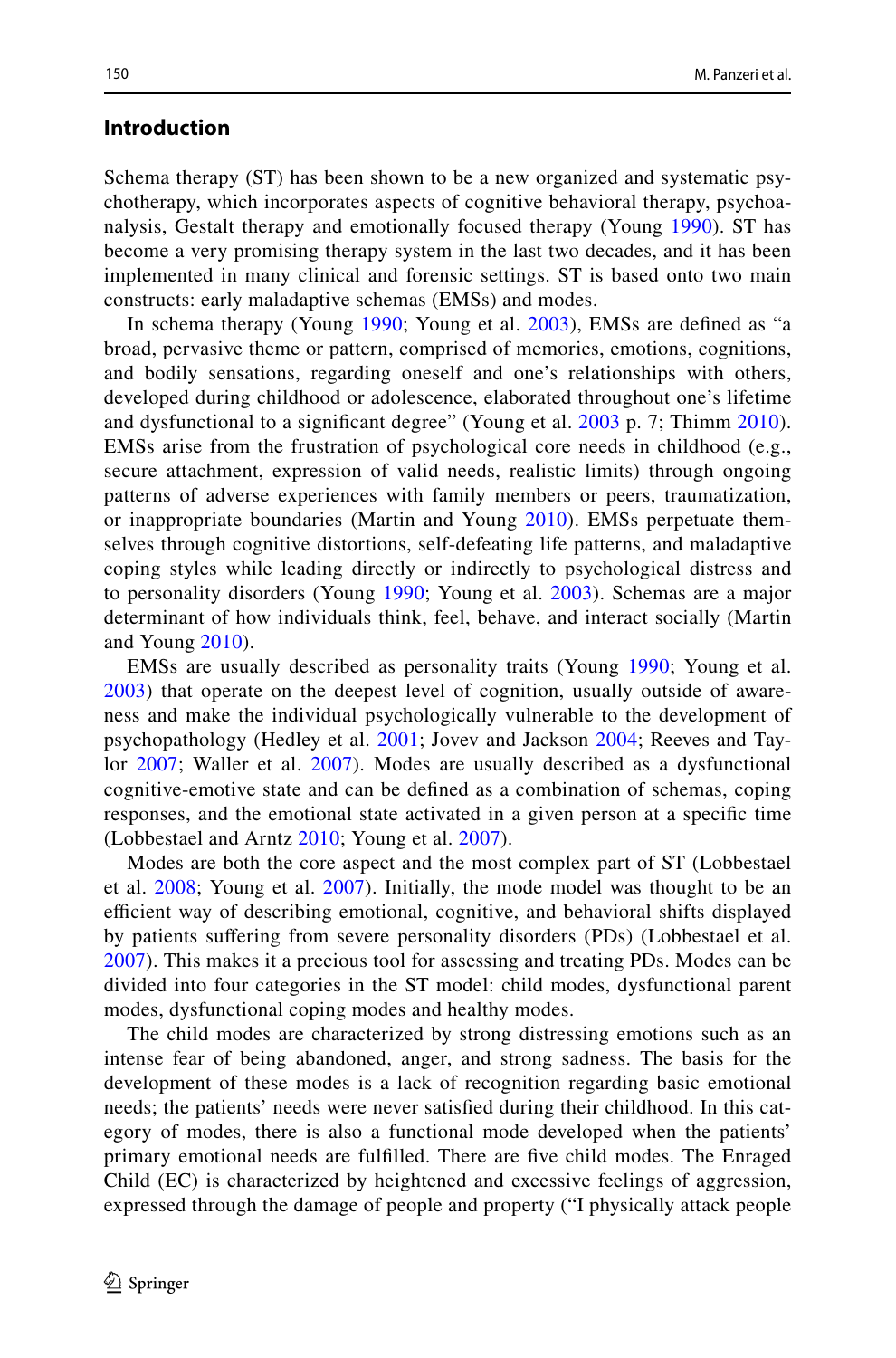when I am angry at them"). The Impulsive Child (IC) is characterized by impulsive and direct self-gratifcation that cannot be delayed ("It is impossible for me to control my impulses"). The Angry Child (AC) presents feelings of anger and frustration that are related to a history of unmet needs ("I am angry with someone for leaving me alone or abandoning me"). The Undisciplined Child (UC) is characterized by a lack of eforts made to fulfll boring tasks. The patient easily gives up as a result; this leads to strong feelings of frustration ("If I can't reach a goal, I become easily frustrated and give up"). The patient feels fear, sadness, loneliness and worthlessness in the Vulnerable Child (VC) mode ("I often feel alone in the world"). However, the Happy Child (HC) is characterized by feelings of love, safety, acceptance and spontaneity ("I feel loved and accepted").

The second category concerns dysfunctional coping modes, based on an excessive use of strategies of overcompensation, avoidance and surrender. We fnd the Detached Protector (DetP) with the avoidance strategy. This mode is based on the emotional and psychological withdrawal of the individual, the suppression of feelings, depersonalization and a lack of human perceived contact. Feelings of emptiness, abulia, and boredom are typical markers ("I don't want to get involved with people"). The Detached Self-soother (DSS), on the other hand, is characterized by emotional detachment based on compulsion and on the actuation of distracting and soothing tasks: TV watching, eating, promiscuous sex, and drug abuse ("In order to be bothered less by my annoying thoughts or feelings, I make sure that I'm always busy"). We fnd overcompensation modes on the other side of the spectrum, opposed to the avoidance modes. According to Lobbestael et al. (Lobbestael et al. 2010), two subscales can be found: the Self-Aggrandizer (SA), characterized by egoistical behavior, lack of empathy, and lack of respect for shared rules ("I do what I want to do, regardless of other people's needs and feelings"), and the Bully/Attack (BA), characterized by the will to systematically harm others through physical, verbal, and psychological attacks. These attacks are also related to antisocial or criminal actions ("I mock or bully other people"). The fnal dysfunctional coping mode is Compliant Surrender (CS): the passive and submissive behavior that stems from the patient needing everyone's approval. Instead of risking confict or refusal, the individual tolerates abuse in spite of his/her needs or desires ("I allow other people to criticize me or put me down").

The third category of modes contains the dysfunctional parent modes; these modes stem from excessively critic and strict parental behavior that the patients internalized during childhood, thus imposing excessively high standards on themselves in adult life. We fnd the Punitive Parent (PP) and the Demanding Parent (DP) in this category of modes. The frst subscale refers to an interiorized voice coming from punitive attachment fgures. This mode is characterized by self-directed anger, related to a desire for punishment for having needs ("I do not allow myself to do pleasurable things that other people do because I am bad"). However, those needs are normal. People feel a strong pressure to reach excessively high standards and goals in the DP mode. They need to be perfect if they want to be accepted by others. The needs of others almost always trump their own needs ("I am hard on myself").

The last mode is the Healthy Adult (HA); it shows signifcant adaptive functions and a strong mediation between diferent elements. It protects the VC and sets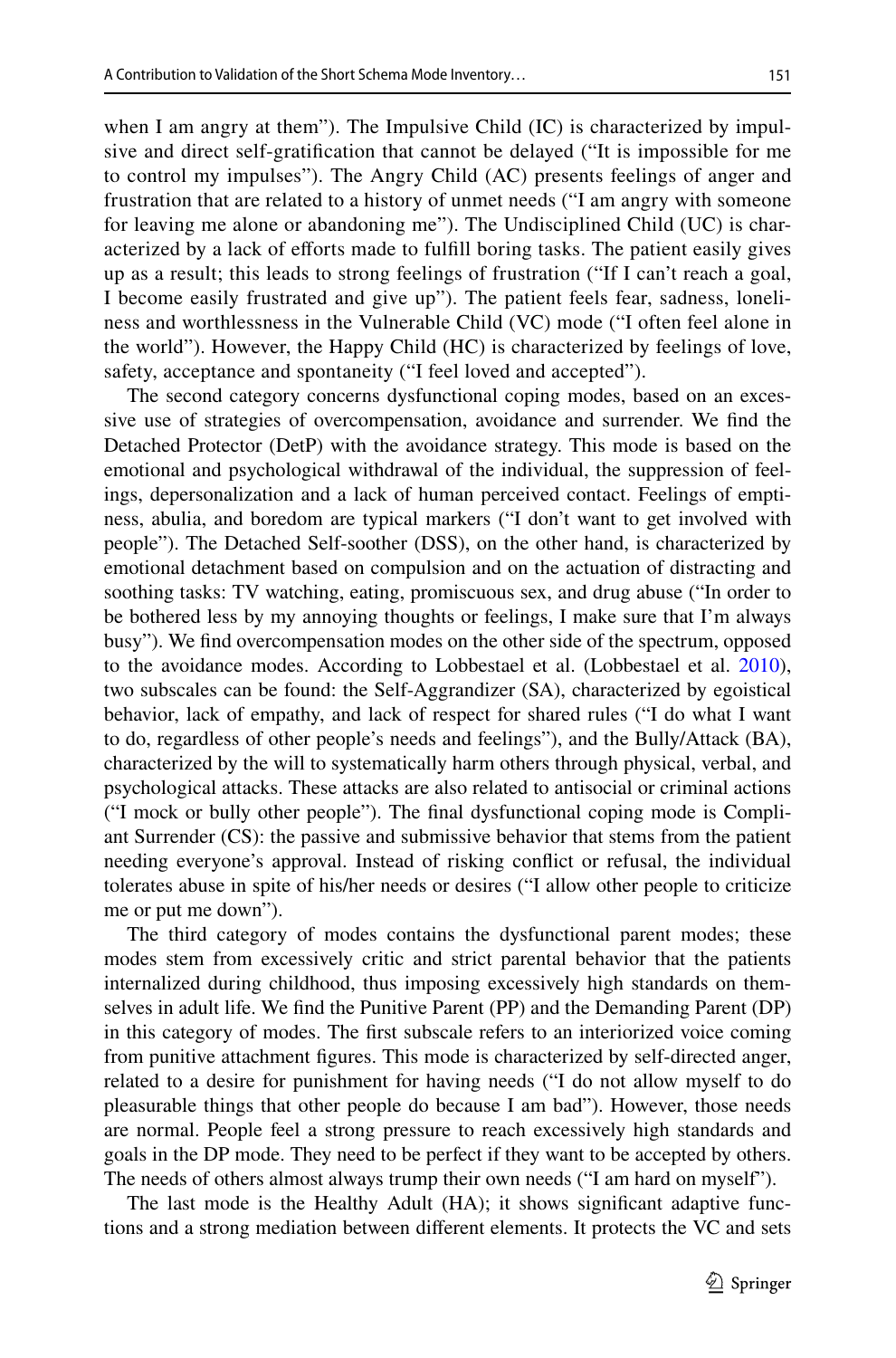boundaries on behaviors to the AC and the IC; it fosters and supports the HC, giving it functionality. It replaces maladaptive coping strategies and, fnally, stops the dysfunctional parents. This mode also functions as an adult: it lets the patient work, take responsibilities, be a caregiver, etc. while also engaging in pleasant and stimulating activities such as sex, sports, and cultural and aesthetic interests ("I am capable of taking care of myself.").

The aim of ST is the development and consolidation of the HA mode so that patients can learn to identify and modify dysfunctional modes (Young et al. 2003). More recent developments of ST incorporate the Happy Child mode with the Healthy Adult mode, creating integrative adaptive modes (Simeone-DiFrancesco et al. 2015; Young et al. 2007).

ST has been infuenced by specifcity hypothesis in the past decades, according to which diferent types of dysfunctional schemas and cognitive distortions could help diferentiate psychopathologies (Leung and Poon 2001). In line with this, the schema therapy literature has shown that diferent modes are pathognomonic of diferent disorders (Lobbestael et al. 2010). Moreover, this distinction may be very useful both during ongoing therapy with diferent patients (e.g., in patients such as "attention seeker" and "over controller" (Van Vreeswijk et al. 2015, p. 452) emerging during individual therapy, it is very useful to identify and name these modes) and for the conceptual framework proposed by diferent waves of ST. Diferent authors put together functional modes, adding new functional copying modes such as cooperation and self-efficacy (Simeone-DiFrancesco et al. 2015). In this respect, different opinions can be found on the number of modes in the theoretical framework. Some studies have proposed increasing the number of modes (Lobbestael et al. 2007), claiming that including more modes can be useful to create a link between the patients' internal mental state and their behavior; this would be especially useful during an episode of emotional dysregulation. However, other authors claim that there is no need to increase the number of modes. In fact, for some applications of ST (e.g., couple schema therapy), some authors claim that a simplifcation of the model is necessary (Dadomo et al. 2018; Simeone-DiFrancesco et al. 2015). To understand a patient who shows severe emotional dysregulation, using the concept of modes is essential. The mode theory's basic concept shows that diferent mental states have diferent purposes and are related to diferent basic needs (Dadomo et al. 2018). In addition, if the therapy itself works directly with one active mode at a given moment, it follows that it is very important to be able to identify it precisely.

In empirical research on the efectiveness of ST compared to transferencefocused psychotherapy (TFP) regarding borderline personality disorder (BPD), ST has been demonstrated as more efective than TFP; this has been indicated by cost efectiveness, quality of life, and drop-out rates (Giesen-Bloo et al. 2006; Van Asselt et al. 2008). When applied in group formats and in general healthcare, ST showed similar results (Farrell et al. 2009; Nadort et al. 2009). Regarding group schema therapy, similar results were found in the treatment of BPD (Farrell et al. 2009). Three pilot studies on inpatients also showed high efectiveness (Reiss et al. 2013). Furthermore, a recent study by Bamelis et al. (2014) found ST to be more efective than treatment as usual and clarifcation-oriented therapy. This information was gathered through the use of interview-based measures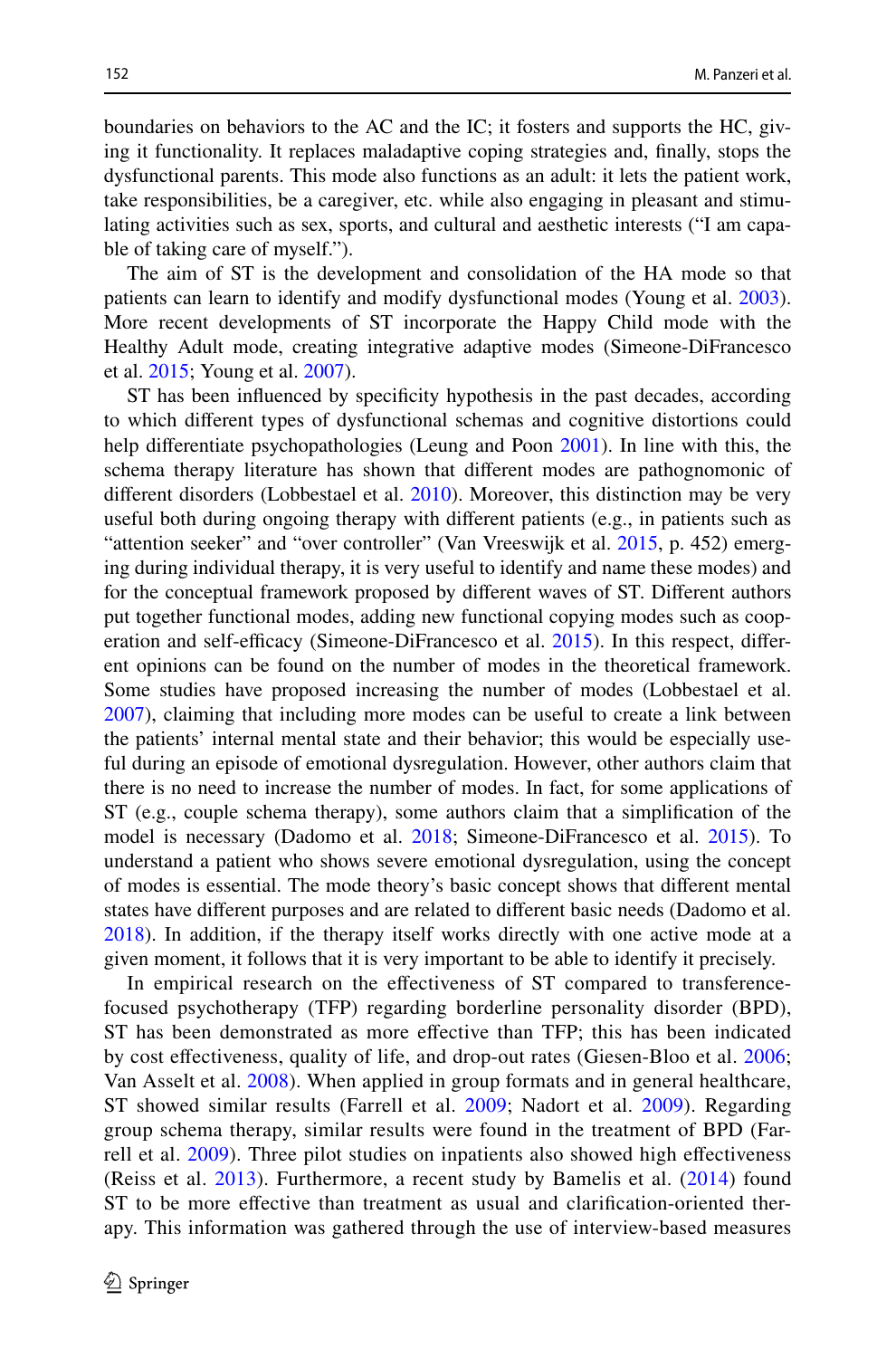among patients with Cluster C, paranoid, histrionic, and narcissistic personality disorder (PD). Studies on other patient populations, such as forensic patients, patients with cluster C PD and patients with cluster B PD, also confrmed the efficacy of ST on these patient populations (Bernstein et al. 2007). Other studies are shifting their focus to how ST can be used to treat depression (Renner et al. 2017), on what makes it such an efficient multidiagnosis therapeutic model (Lemmens et al. 2016), and on exploring diferent perspectives of ST from the patient and the therapist's point of view (de Klerk et al. 2017).

While clinical and theoretical interest in ST has grown in the last decade, only a few empirical tests have been conducted on the validity of the mode model. The development and validation of the short Schema Mode Inventory (SMI) is one of the eforts of empirical validation of the mode model. The SMI is a tool that the therapist uses to evaluate precisely which mode is active at a given time. It was developed and validated by Lobbestael et al. (2010), and it includes 14 subscales divided in the 4 categories described above. The long version of the SMI is no longer available on the site http://www.schematherapy.com/id49.htm and was never published or validated.

The SMI is extremely useful for mode identifcation. This makes the SMI a precious therapeutic tool because third-wave therapy is almost exclusively based on mode treatment, unlike the schema-oriented frst wave. The Young Schema Questionnaire (Schmidt et al. 1995) gauges precocious maladaptive schemas, which are trait, not state, characteristics (i.e., modes). The YSQ gathers limited information because schemas are identifed easily by an expert clinician. The SMI, however, allows for a reliable measure of modes, which are harder to identify when starting treatment, regardless of the clinician's expertise. This is caused by their tendency to change quickly, particularly in cases of severe psychopathology. The YSQ items therefore are centered on the subject's beliefs (e.g., an item of the "inadequacy scheme" says, "I do not deserve love, attention and respect from others"). The SMI items instead tend to focus on subjects' experiences and feelings (e.g., an item of the "vulnerable child" mode says: "I feel profoundly inadequate, imperfect and lacking.").

The present research is a contribution to the development of the short Schema Mode Inventory's Italian version. All studies to date have considered only patients diagnosed with a clear axis I or axis II diagnosis (according to DSM-IV-TR, American Psychiatric Association 2000) and have never specifed whether this diagnosis is exclusive or predominant. Clinical experience usually shows that is difficult to have an Axis II diagnosis without an Axis I diagnosis. For this reason, we decided to study patients with Axis I in comorbidity with Axis II and patients who had an exclusive Axis I or Axis II diagnosis.

- Our frst goal was to verify which of the 14-, 8-, and 4-factor models (Lobbstaeal et al. 2010) better represented our data.
- We then wanted to verify if the second-order subdivision into 4 factors, originally proposed by Young et al. (2003), is the best model when compared to the recent proposition of grouping modes diferently from those Young origi-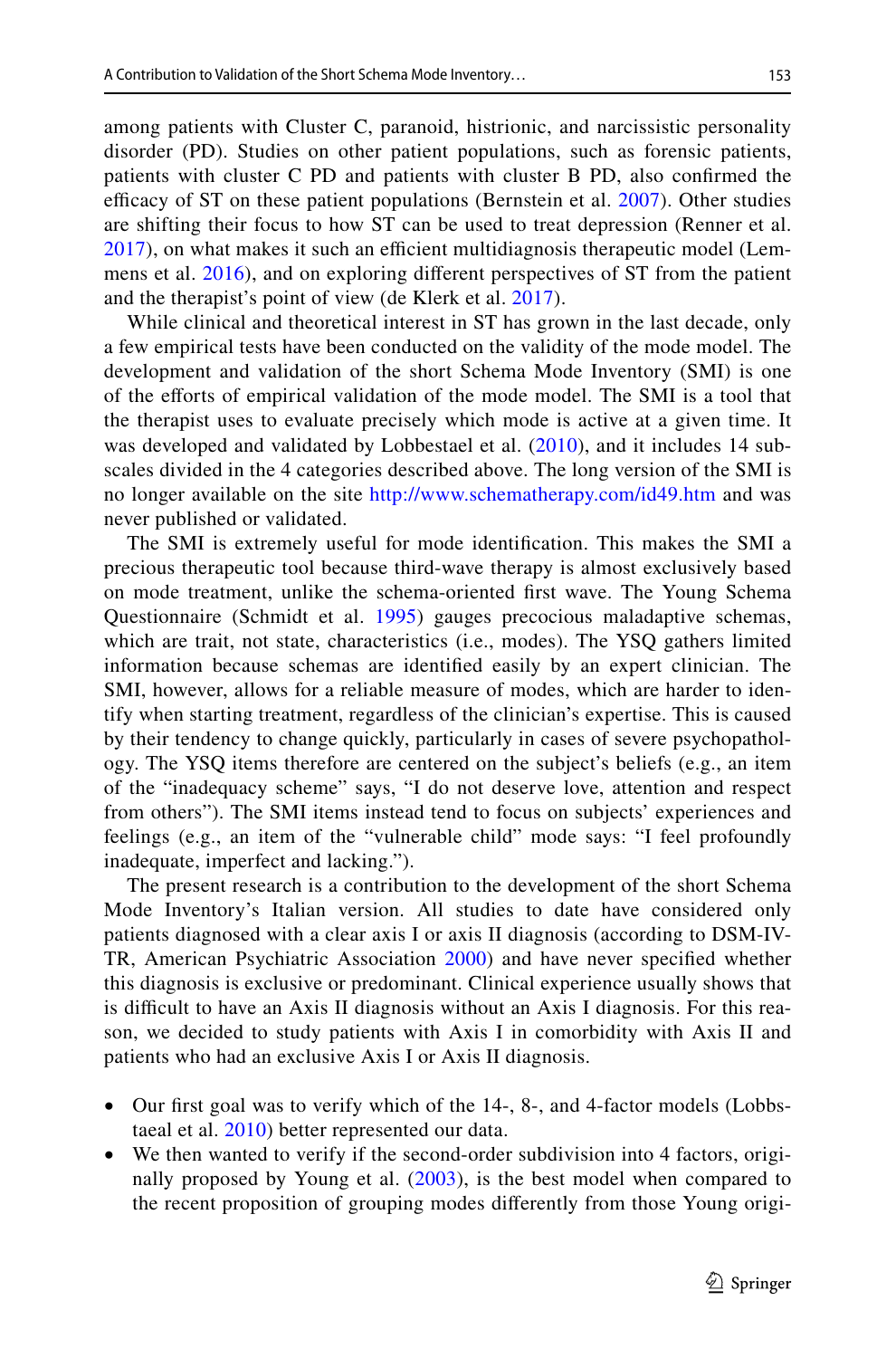nally proposed (i.e., incorporating HC and HA in a single functional mode; cp. Simeone-DiFrancesco et al. 2015).

- The third objective was to test a solution to a single superordinate factor.
- The fourth objective was to verify the hypothesis that dysfunctional modes present a monotonic increase from the controls, to Axis I patients, to Axis II patients and to mixed patients, while the functional modes decrease in the same direction.
- Ultimately, we verifed the reliability of the SMI.

# **Method**

#### **Sample**

The current study included a total of 709 subjects. Preliminary analysis (examining the accuracy of data) excluded two cases due to missing values: 22 items were omitted in the frst case, and 11 items were omitted in the second case. Missing values  $(< 10\%)$  were computed using the mean of the items: 36 items out of 118 (31%) present missing values, and only 9 out of 36 have more than one missing: item 69 (9 missing); item 23 (7 missing); items 19 and 112 (4 missing); items 37 and 41 (3 missing),; and items 27 and 28 (2 missing). Due to the small amount of missing values, we replaced missing data with the item mean instead of excluding the subject and losing fundamental information, although we are conscious that this approach diminishes the natural variability that might have been found had results not been missing. Data were extracted and analyzed from 707 participants, including 477 nonpatients and 230 psychiatric patients. To simplify a comparison with previous studies that were performed before the DSM-5 (American Psychiatric Association 2013) was available, we used the DSM-IV-TR (American Psychiatric Association 2000) categorization of psychopathology of Axis I (general psychopathology) and Axis II (personality disorders). Specifcally, the clinical group included 67 patients with Axis I disorder, 93 patients with Axis II diagnoses and 70 patients with both Axis I and Axis II diagnoses. The sample comprised 305 males (43.3%) and 400 females  $(56.7\%)$  with a mean age of 36.50 years  $(SD=12.09)$ , range 18–89). There was no signifcant diference of gender between nonpatients and patients. For the participants' educational level, 16.9% completed primary school, 39.2% completed secondary education, and 5.7% completed low-level vocational studies, while 18.9% obtained a frst degree, 17.2% obtained a higher degree, and 1.5% achieved a doctorate. Nonpatients had a signifcantly higher educational level than patients. Moreover, 55.5% of the participants were single, 37.1% were married or lived together, 6.5% were separated or divorced and 0.9% were widowers. Data from the clinical sample were collected among inpatients of the private hospital "Villa Maria Luigia" in Monticelli Terme (PR) and of the "Raymond Gledhill" community for drug addicts in the province of Rome and among outpatients of private psychotherapists trained in ST. The diagnosis was given by the psychotherapist who currently was treating the patient; the patient granted access to his/her diagnosis in the informed consent. Control group members were contacted depending on their geographic proximity to those of the study group.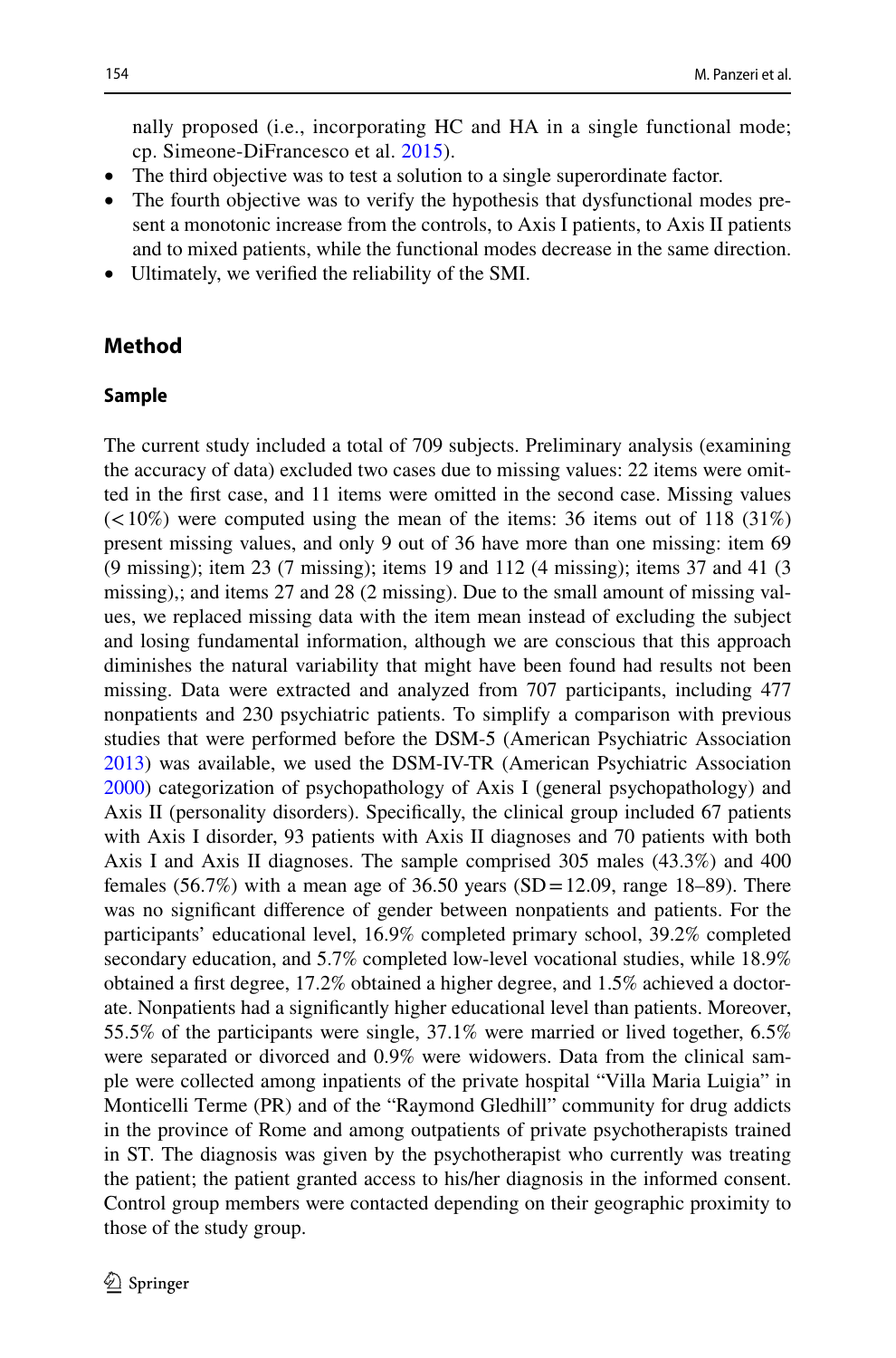|                              |          | <b>Table 1</b> Description of the psychiatric patients with Axis I diagnoses $(N = 67)$ , Axis II diagnoses $(N = 93)$ and Axis I-II diagnoses $(N = 70)$ |          |                              |           |                                 |                                 |               |                |
|------------------------------|----------|-----------------------------------------------------------------------------------------------------------------------------------------------------------|----------|------------------------------|-----------|---------------------------------|---------------------------------|---------------|----------------|
| Axis I patients N (%)        |          | Axis II patients $N$ (%)                                                                                                                                  |          | Axis I-II patients N (%)     |           |                                 |                                 |               | Total N $(\%)$ |
|                              |          |                                                                                                                                                           |          |                              |           | Substance abuse Eating disorder | depressive<br>disorder<br>Major | Mood disorder |                |
| Substance abuse              | 17(25.4) | Not otherwise speci- $9(9.7)$<br>fied                                                                                                                     |          |                              |           |                                 |                                 |               |                |
| Eating disorder              | 4(6.0)   | Borderline PD                                                                                                                                             |          | 16 (17.2) Borderline PD      | 31 (44.4) | 7(10.0)                         | 4(5.7)                          | 1(1.4)        | 43 (61.5)      |
| Major depressive<br>disorder | 8 (11.9) | Narcissistic PD                                                                                                                                           | 17(18.3) | Narcissistic PD              | 2(2.9)    | 1(1.4)                          | 1(1.4)                          | 1(1.4)        | 5(7.1)         |
| Anxiety disorder             | 15(22.4) | Dependent PD                                                                                                                                              |          | 12 (12.9) Dependent PD       | 1(1.4)    | 0(0.0)                          | 1(1.4)                          | 1(1.4)        | 3(4.2)         |
| Mood disorder                | 2(3.0)   | Avoidant PD                                                                                                                                               | 4(4.3)   | Avoidant PD                  | 2(2.9)    | (0.0)0                          | (0.0)0                          | (0.0)0        | 2(2.9)         |
| Sexual dysfunction           | 9(13.4)  | Obsessive-compul<br>sive PD                                                                                                                               | 3(3.2)   | Obsessive-compul-<br>sive PD | 2(2.9)    | (0.0)0                          | 3(4.3)                          | (0.0)0        | 5(7.2)         |
| Adjustment disorder          | 8 (11.9) | Antisocial PD                                                                                                                                             | 3(3.2)   | Antisocial PD                | 3(4.3)    | (0.0)0                          | 1(1.4)                          | (0.0)0        | 4(5.7)         |
| Dysthymic disorder           | 1(1.5)   | <b>Histrionic PD</b>                                                                                                                                      | 17(18.3) | Histrionic PD                | 3(4.3)    | (0.0)0                          | 2(2.9)                          | (0.0)0        | 5(7.2)         |
| Somatoform dis-<br>order     | 3(4.5)   | Schizotypal PD                                                                                                                                            | 3(3.2)   | Schizotypal PD               | 0(0.0)    | (0.0)0                          | 1(1.4)                          | 1(1.4)        | 2(2.8)         |
|                              |          | Paranoid PD                                                                                                                                               | 5(5.4)   | Paranoid PD                  | 1(1.4)    | (0.0, 0)                        | 0(0.0)                          | (0.0, 0)      | 1(1.4)         |
|                              |          | Schizoid PD                                                                                                                                               | 4(4.3)   |                              |           |                                 |                                 |               |                |
| Total                        | 67 (100) |                                                                                                                                                           | 93 (100) |                              | 45 (64.5) | 8 (11.4)                        | 13(18.5)                        | 4(5.6)        | 70 (100)       |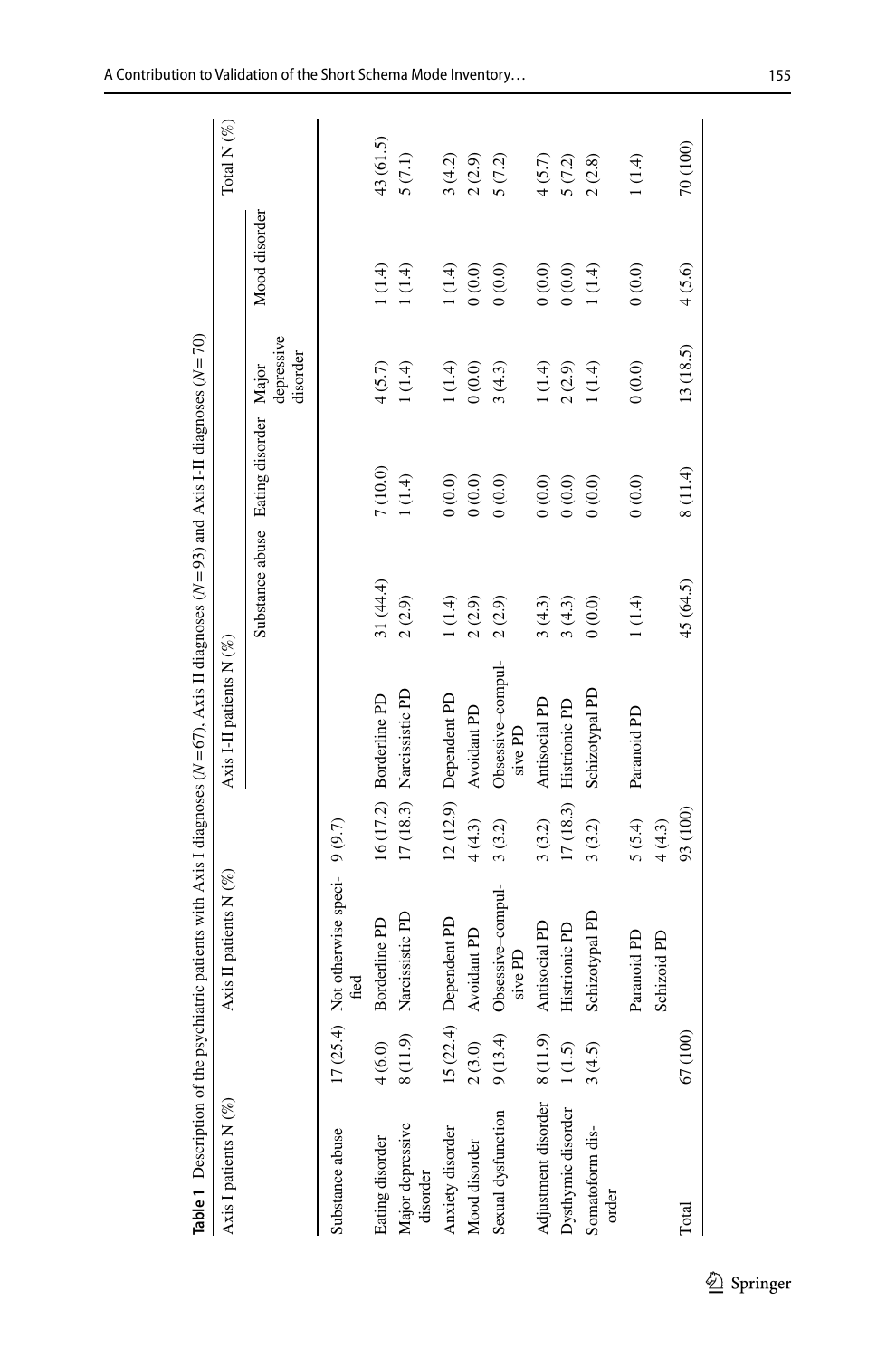Patients with various diagnoses were recruited to achieve high variability (see Table 1).

Test–retest reliability was assessed in 50 subjects from the normal population. This subsample consisted of 25 females and 25 males with a mean age of 32 years (range 18–57 years). Of these, 4% attended only primary school, 62% completed secondary education, 28% obtained a frst degree and 6% obtained a higher degree.

# **Procedures**

All participants were informed about the purpose of the study and received written informed consent. No legally authorized representatives were assigned because all patients were deemed able to provide informed consent. They were tested individually. Patients completed the paper-and-pencil questionnaires and researchers/recruiters signed copies with an alphanumeric code to ensure anonymity. All patients were initially evaluated by a psychiatrist or psychologist in order to assess if they met one or more diagnostic criteria of the DMS IV-TR (American Psychiatric Association 2000).

Participants were excluded from this study if they were under 18 and over 90, had an  $< 80$  IQ, had insufficient knowledge of Italian, were intoxicated during testing, or had an established diagnosis of schizophrenia or dementia. The administration time of this short SMI was approximately 30 min. The protocol of this study was approved by the internal ethics committee of the Department of Human, Social and Health Science, University of Cassino and Southern Lazio (Italy) and of the Psychology School of Padua (number 2464**).**

#### **Instruments**

Short Schema Mode Inventory (SMI; Lobbestael et al. 2010). English items were translated into Italian by bilingual professionally certifed ST therapists of the Istituto di Scienze Cognitive (Cognitive Sciences Institute). The SMI measures the presence of 14 schema modes. It consists of 118 items with 4–10 items per scale, scored on a 6-point Likert scale (from "Never or almost never" to "All of the time"). Diferent studies have been performed to confrm the validity of the SMI's psychometric properties.

The frst study on the construction, reliability and validity of the short SMI version was conducted in 2010 (Lobbestael et al. 2010) through a series of confrmatory factor analysis (CFA). This validation, performed on 863 participants, including 319 nonpatient controls, 136 patients with Axis I and 236 patients with Axis II disorders, has confrmed the 14-factor model's superiority over the 8 and 4 models. A good construct validity and a satisfactory internal consistency (Cronbach's alpha ranging from the .79 to .96) were also found in the short SMI version; fnally, a good test–retest reliability has been demonstrated over a period of 30 days. A signifcant linear trend was found for all subscales, indicating that the scores of all dysfunctional modes increased monotonically over the three groups (controls, Axis I patients, Axis II patients), while the scores of the two functional modes decreased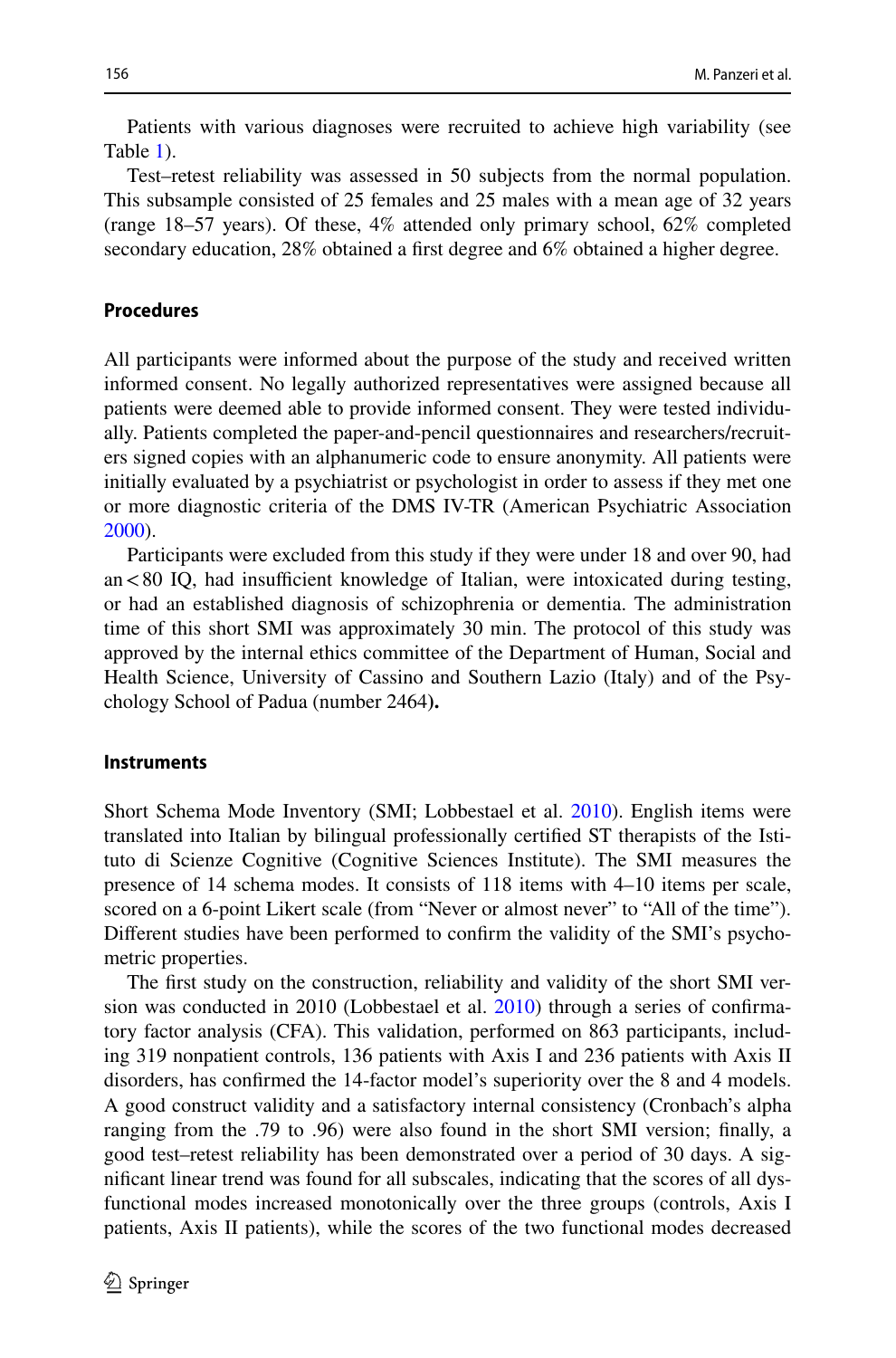monotonically over the three groups. The results emerging from this pioneering research confrmed that the short SMI is a test with good psychometric properties.

Two other studies conducted by Reiss et al. (2012, 2015) replicated the psychometric surveys used in the Dutch study to validate a German and a Danish version of the short SMI. Consistent with the fndings from the study of Lobbestael et al. (2010), the 14-factor model was confrmed over the 8 and the 4 models, and the internal reliability showed adequate results, as well as intercorrelation between the subscales. Known-group validity was always signifcant except for the subscale "Self-Aggrandizer" in the German study, with psychiatric patients showing highly signifcant scores than the control group.

The available studies on the Dutch, German, and Danish versions of the SMI support its use in therapeutic settings as a reliable and valid assessment instrument for working with modes in ST. For the Netherlands, the mode model is seen as clinically useful and efective, and it is frequently employed in psychotherapy practice in Germany and Denmark. Therefore, an assessment instrument for ST modes such as the SMI is known as a very functional instrument for Italian therapists.

For this reason, a total of 109 Axis II patients and 241 controls were involved in the initial validation of SMI in the Italian population in a previous study (Panzeri et al. 2016). This study confrmed a goodness of ft for the 14-factor structure; therefore, it is a signifcant and adequate model, with a ft that represents the nature of the Italian version of the SMI. The correlations between items, intercorrelations between subscales and discrimination between clinical and nonclinical participants almost matched those of the previous studies. The limits to this study were the limited numbers of participants, the fact that it only focused on Axis II personality disorders, and the absence of test–retest analysis.

#### **Statistical Analysis**

Most statistical analyses were performed using the statistical program SPSS version 21, while CFA was carried out with LISREL 8.80 (Jöreskog & Sörbom 2006).

To assess the factorial structure of the SMI, the construct validity was assessed by a frst-order CFA on all 118 test items and by a second-order CFA on 4 diferent factors and on a single factor. For the frst-order CFA, we analyzed the goodness-offt indexes of three diferent models: most diferentiated model (14 factors), semiparsimonious model (8 factors), and parsimonious model (4 factors). A multigroup confrmatory factor analysis using maximum likelihood estimation was conducted to evaluate the measurement invariance of the 14-factor model (the best model in previous CFA analysis) across clinical and nonclinical participants. For the secondorder CFA, we analyzed the goodness-of-ft indexes of three diferent models: the classic 4-factor model with HA alone, 4 factors that grouped HA and HC together, and 1 general factor of psychopathology. The graphic representations of the diferent models can be found in Figures 1–6s.

To assess the adequacy of the model, we used 5 ft measures as follows: the  $\chi^2$  to degrees of freedom ratio, comparative fit index (CFI), non-normed fit index (NNFI), standardized root mean square residual (SRMR), and root mean square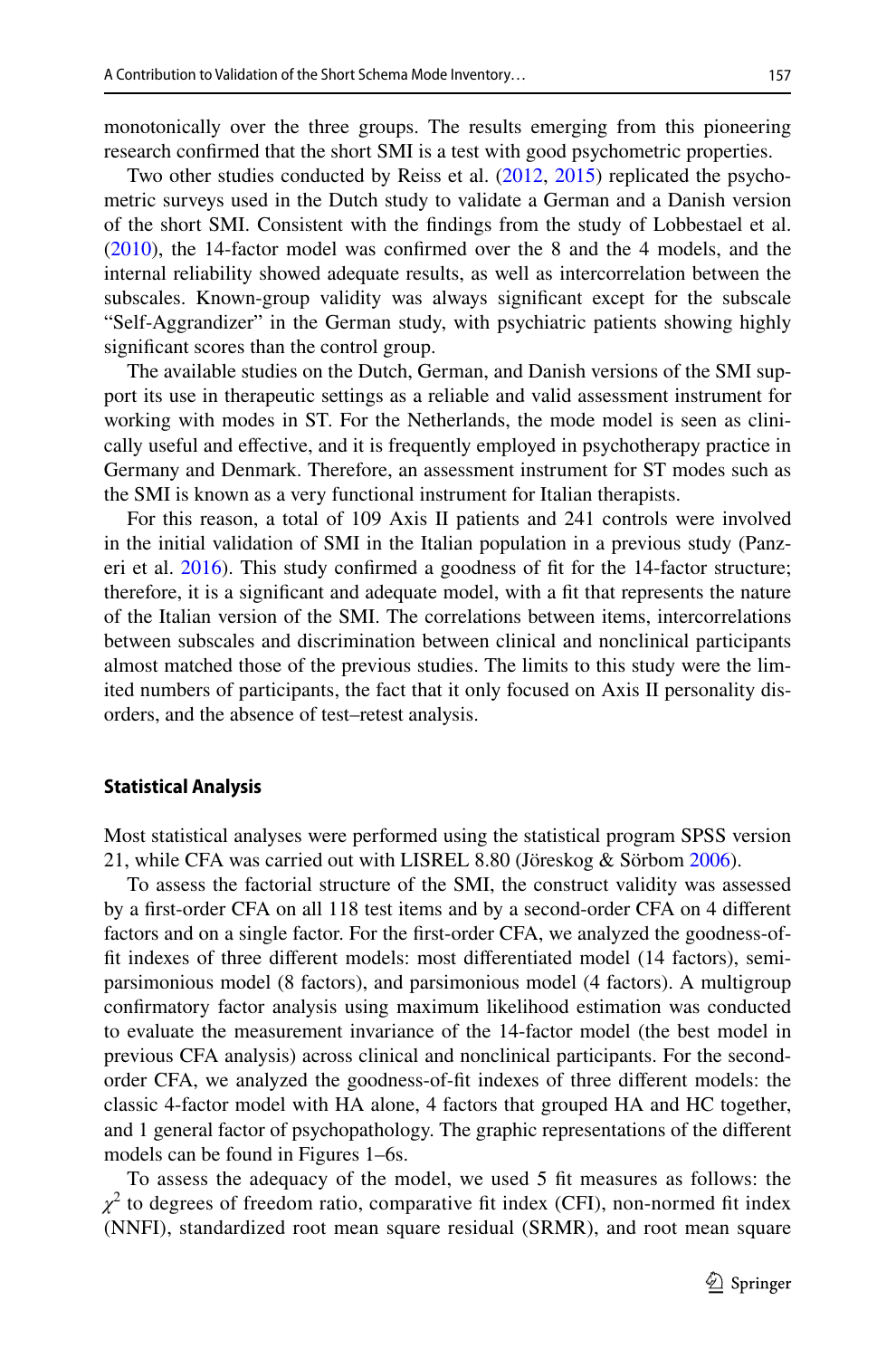error of approximation (RMSEA). The  $\chi^2$  statistic may be used as a measure of ft between the sample covariance and ftted covariance matrices (Byrne 2005). Values of the  $\chi^2$  to degrees of freedom lower than 2 or 3 seem to indicate a reasonable ft. The CFI and NNFI range from 0 to 1, with higher values indicating a better ft. A CFI or NNFI greater than 0.95 indicates a good ft. The SRMR ranges from 0 to 1, with lower values indicating a better fit. SRMR values  $\leq .08$ indicate a good ft. The RMSEA is another ft index that considers the error of approximation in the population (Byrne  $2005$ ). RMSEA values < 0.05 indicate a good model ft, and RMSEA values between .06 and .08 indicate an acceptable model ft. Above .08 indicates a good model ft (Schreiber et al. 2006). In order to compare diferent models, we used Bayes information criterion (BIC), with lower values indicating better fit (Schreiber et al. 2006). To assess the model fit of nested models, the  $\Delta$ CFI criterion was adopted (Cheung and Rensvold 2002). As recommended by Cheung and Rensvold (2002), if the diference in the CFIs between two nested models ( $\Delta$ CFI) is smaller than 1.011, the hypothesis of no diference in ft between the two competing models should not be rejected. We decided to use the  $\Delta$ CFI instead of the  $\chi^2$  difference test because it is less sensitive to sample size. Significant results for the  $\chi^2$  difference test indicate that the model with smaller  $\chi^2$  has a statistically better fit. This test, however, with large samples tends to yield a signifcant test result for very trivial diferences.

We examined skewness and kurtosis of all variables according to Kim's guideline (Kim 2013). For sample sizes greater than 300, an absolute skewness value larger than 2 or an absolute kurtosis larger than 7 may be used as reference values for determining substantial non-normality. Only one variable exceeds the cutoff for skewness ("Enraged Child", skew  $= 2.117$ ), and no variables exceed the cutoff for Kurtosis; these results therefore support the use of parametric tests. All factor intercorrelations between the Italian SMI subscales were evaluated with Pearson's correlation. Internal consistency was tested by calculating the Cronbach's  $\alpha$  value for each of the 14 subscales. This coefficient varies between 0 and 1, with values close to 1 implying good homogeneity of the items (*a* values>.70 indicate good internal reliability). Pearson's correlation coefficients, the intraclass correlation coefficient (ICC), and a paired  $t$  test were conducted to assess test–retest reliability. The results were interpreted by Bonferroni's correction for multiple testing  $(p=0.05/14=.004)$ . Baseline and follow-up measures were assessed over a 30-day period (with 3 days of tolerance).

Known-group validity was evaluated by performing MANOVA (Multivariate ANalysis Of VAriance) between scores on the subscales of the SMI (dependent variables) and the diferent analyzed samples (independent variables). Additionally, orthogonal polynomial contrasts were used to evaluate a monotonic increase from nonpatient control groups, in patients with an Axis I diagnosis, in patients with an Axis II diagnosis, and in patients with a combined (Axis I and Axis II) diagnosis. Additional analyses were conducted to examine group diferences (control group versus clinical group) as a test of discriminant validity for each of the subscales. Efect sizes as measured by Cohen's *d* were also reported, with .20, .50 and .80 representing small, average and large efects, respectively (Cohen 1992).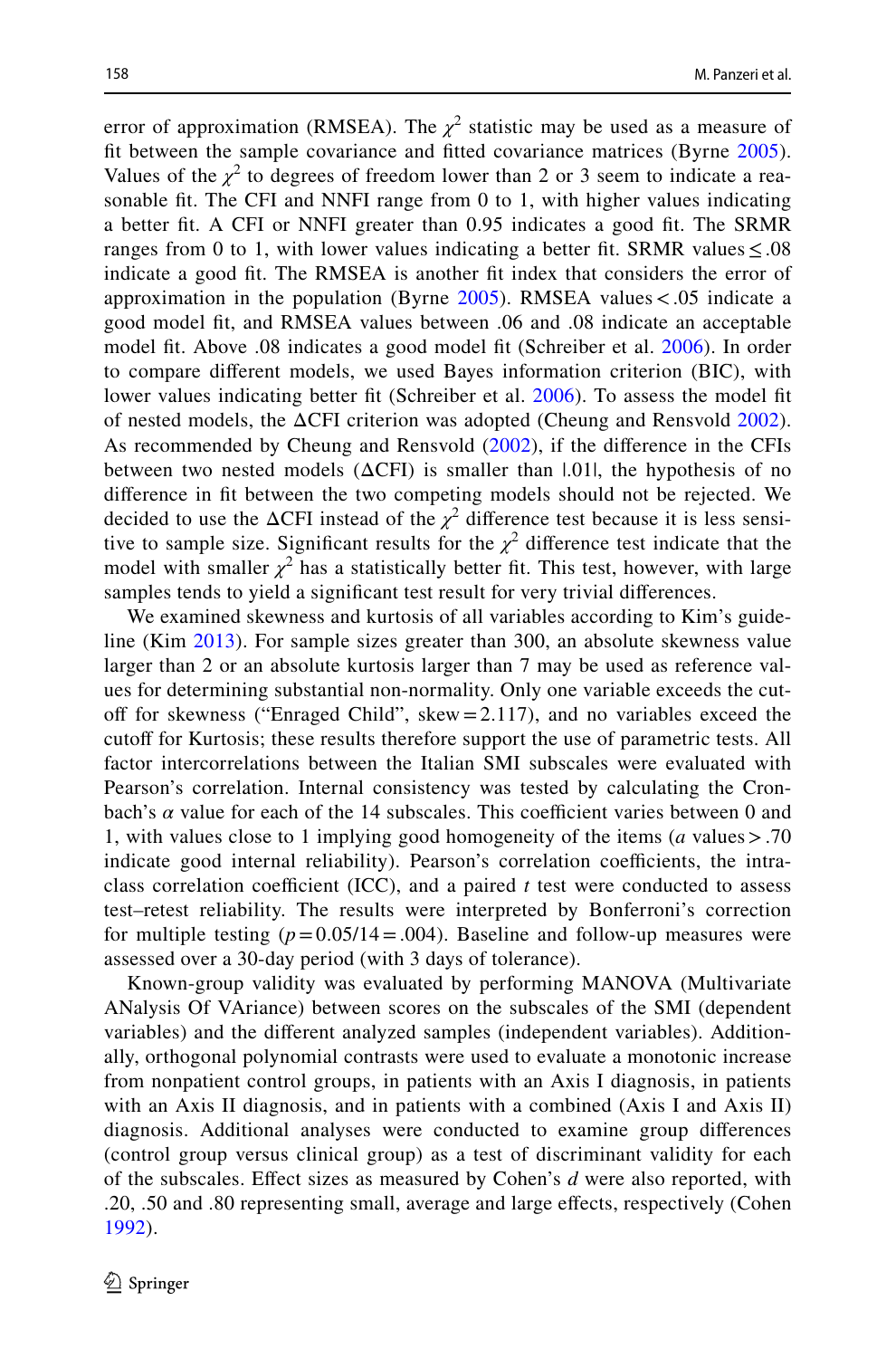#### **Results**

# **Factor Structure of the SMI**

Confrmatory factor analysis was used to assess the ft of the previously described models of the SMI items. The results presented the most diferentiated model (14 factors) as signifcantly better than the more parsimonious ones consisting of 8 or 4 factors (see Table 2). The  $\chi^2$  to degrees of freedom ratio indicated that the model of 14 factors has a better ft than the other analyzed models, as shown by the lowest BIC. Furthermore, the CFI and NNFI signaled a good ft of the model. Finally, RMSEA had an acceptable value. This fnding was successfully confrmed by previous researchers (Lobbestael et al. 2010; Reiss et al. 2012; Reiss et al. 2015). The results confrmed both confgural invariance of the 14-factor model across clinical and nonclinical participants ( $\chi^2$  = 30633.164 (13388,  $n=654$ ),  $p < .001$ ; NNFI = .919; CFI = .922; RMSEA = .060) and the equality of factor loadings and factor correlations across groups  $(\chi^2 = 32419.233$  (13597, n=654, *p*<.001; NNFI=.917; CFI=.919; RMSEA =.063; ΔCFI=.003), showing an adequate ft (Cheung and Rensvold 2002).

Table 1s shows the factorial solutions obtained for each scale; each item is adequately saturated  $(> .35)$  with its own reference factor, with the exception of five items. Figures 1–3s show the graphic representation of each solution.

Second-order analysis showed good ft indexes both for the classic solution with four second-order factors (Child modes: VC, AC, EC, IC, UC, and HC; Coping modes: CS, DetP, DSS, SA, and BA; Parent modes: PP and DP; and Healthy modes: HA) and for the solution with one single second-order factor, the BIC being lower for the four second-order factors model and thus indicating a better ft for this solution (see Table 2). The alternative four second-order factors model that incorporated HC and HA into the same factor related to integrative adaptive modes did not converge, since a parameter could not be identifed. Figures 4–6s show the graphic representation of each solution.

| $\frac{1}{2}$                                               |      |      |      |                          |                      |      |                     |           |
|-------------------------------------------------------------|------|------|------|--------------------------|----------------------|------|---------------------|-----------|
| Model                                                       | CFI  |      |      | NNFI SRMR RMSEA $\chi^2$ |                      | df   | $\gamma^2/(df)$ BIC |           |
| 14 factors                                                  | .957 | .956 | .069 | .057                     | 21760.288            |      | 6694 3.251          | 23905.745 |
| 8 factors                                                   | .947 | .946 | .077 | .068                     | 29031.722 6757 4.297 |      |                     | 30763.834 |
| 4 factors                                                   | .934 | .933 | .080 | .090                     | 45384.346            | 6779 | 6.695               | 46972.115 |
| 14 first order fac-<br>$tors + Young's 4s$ order<br>factors | .951 | .950 | .082 | .062                     | 25256.783            |      | 6766 3.733          | 26929.846 |
| 14 factors $+$ 1s order factor .951                         |      | .950 | .083 | .063                     | 25423.516            | 6771 | 3.755               | 27063.774 |

**Table 2** Goodness-of-fit indices of the SMI (118 items)  $(N=707)$ 

*CFI* comparative ft index, *NNFI* non-normed ft index, *SRMR*standardized root mean square redisual, *RMSEA*root mean square error if approximation, *χ*2Chi square, *df*degrees of freedom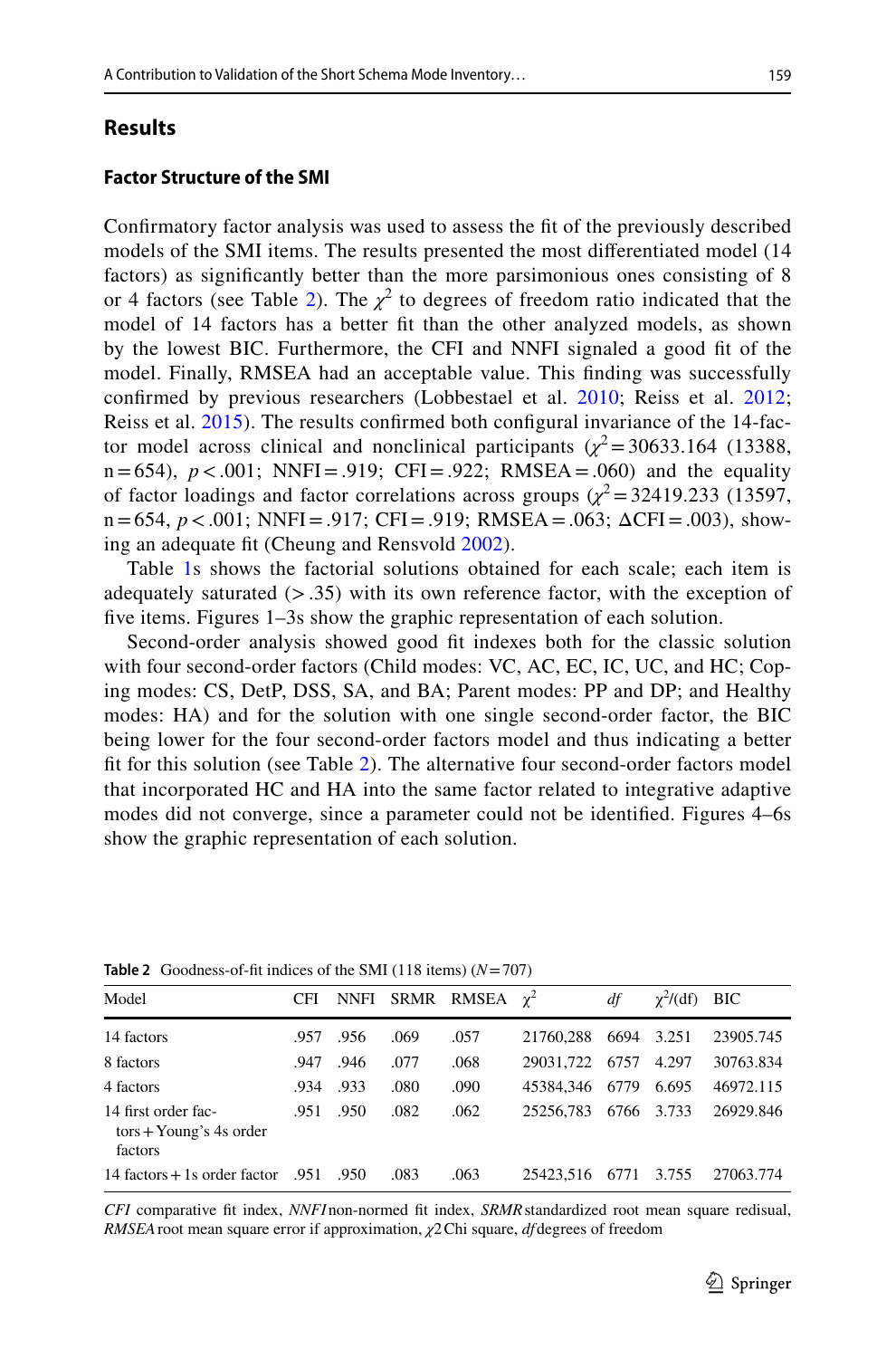#### **Internal Consistency**

Mean Cronbach's alpha for the Italian version of the SMI was .80, ranging from  $\alpha$ =.66 to  $\alpha$ =93 (see Table 3). For the higher-order factors, Cronbach's alpha was .88, .74 and .67 for Child, Coping and Parent Modes, respectively. Adult encompasses only one item, and it was not possible to compute an alpha. This result indicates an adequate level of internal consistency among the items of the instrument. The mean item loadings of each subscale were also acceptable, with a global item loading mean of .62. Similar results were obtained in previous research (Lobbestael et al. 2010; Reiss et al. 2012, 2015), with lower results for the same item.

The mean inter-item correlations varied from .19 to .59 and had a low mean of .32. These data are lower than those emerging in the previous validations (Dutch=.47; German=.44; Danish=47). The lowest Cronbach's alpha values and inter-item correlation were found for the same mode (the Bully/Attack).

#### **Factor Intercorrelations**

Table 4 describes the factor intercorrelations between the Italian SMI subscales. The results showed a signifcant positive correlation in the maladaptive modes and in the adaptive modes. Moreover, the adaptive factors signifcantly correlate negatively and statistically with the dysfunctional factors. The mean intercorrelation of the two functional factors (HA and HC) was .66; the mean correlation between the maladaptive mode concerning the Child (VC, AC, EC, IC and UC) was .58, that

| <b>SMI</b> subscales  | Number of item | Mean inter-item<br>correlation | Cronbach's $\alpha$ | Mean<br>item<br>loading |
|-----------------------|----------------|--------------------------------|---------------------|-------------------------|
| Vulnerabe child       | 10             | .59                            | .93                 | .77                     |
| Angry child           | 10             | .34                            | .84                 | .60                     |
| Enraged child         | 9              | .43                            | .86                 | .67                     |
| Impulsive child       | 8              | .42                            | .85                 | .69                     |
| Undisciplined child   | 5              | .39                            | .76                 | .61                     |
| Happy child           | 10             | .42                            | .87                 | .68                     |
| Compliant surrender   | 7              | .25                            | .70                 | .58                     |
| Detached protector    | 9              | .41                            | .85                 | .65                     |
| Detaches self-soother | $\overline{4}$ | .42                            | .75                 | .68                     |
| Self-aggrandizer      | 10             | .25                            | .77                 | .48                     |
| <b>Bully</b> \attack  | 9              | .19                            | .66                 | .48                     |
| Punitive parent       | 10             | .38                            | .85                 | .67                     |
| Demanding parent      | 7              | .33                            | .77                 | .60                     |
| Healthy adult         | 10             | .27                            | .79                 | .55                     |
| Mean                  | 8.4            | .36                            | .80                 | .62                     |

**Table 3** Internal reliability SMI (*N*=707)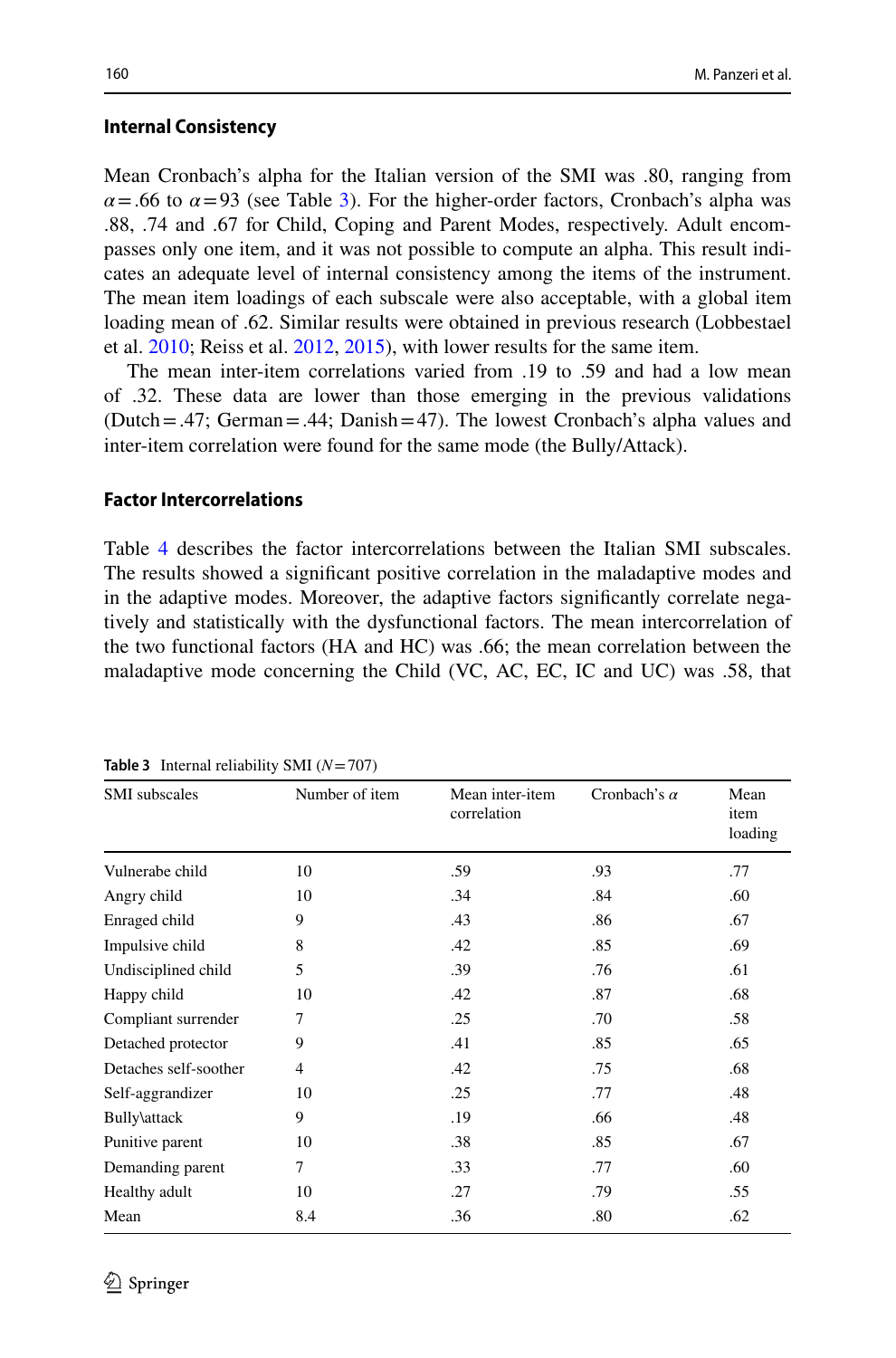|        | Table 4 Factor inter-correlation |                                           |              | between the short SMI subscales $(N = 707)$                                                                                                                                                                                                                                                                                             |         |          |         |         |            |                 |         |         |                |
|--------|----------------------------------|-------------------------------------------|--------------|-----------------------------------------------------------------------------------------------------------------------------------------------------------------------------------------------------------------------------------------------------------------------------------------------------------------------------------------|---------|----------|---------|---------|------------|-----------------|---------|---------|----------------|
|        | Š                                | <b>AC</b>                                 | EC           | $\overline{C}$                                                                                                                                                                                                                                                                                                                          | Š       | HC       | S       | DetP    | <b>DSS</b> | SA              | BA      | È       | È              |
| AC     | $.70**$                          |                                           |              |                                                                                                                                                                                                                                                                                                                                         |         |          |         |         |            |                 |         |         |                |
| EC     | $.50**$                          | $.68**$                                   |              |                                                                                                                                                                                                                                                                                                                                         |         |          |         |         |            |                 |         |         |                |
|        | $.52**$                          | $.66**$                                   | $.72**$      |                                                                                                                                                                                                                                                                                                                                         |         |          |         |         |            |                 |         |         |                |
|        | $.61**$                          | $.54**$                                   | $.42**$      | $50**$                                                                                                                                                                                                                                                                                                                                  |         |          |         |         |            |                 |         |         |                |
| HC     | $-71**$                          | $45**$                                    | $.34**$      | $-32**$                                                                                                                                                                                                                                                                                                                                 | $-46**$ |          |         |         |            |                 |         |         |                |
| S      | $.54**$                          | $45**$                                    | $.28**$      | $.38***$                                                                                                                                                                                                                                                                                                                                | $43**$  | $-27**$  |         |         |            |                 |         |         |                |
| চ্চ    | $.67**$                          | $.54**$                                   | $40**$       | $.39**$                                                                                                                                                                                                                                                                                                                                 | $.56**$ | $-56**$  | $.47**$ |         |            |                 |         |         |                |
| DSS    | $47**$                           | $.55**$                                   | $.36**$      | $.42**$                                                                                                                                                                                                                                                                                                                                 | $.36**$ | $-.27**$ | $40**$  | $37**$  |            |                 |         |         |                |
| $S\!A$ | $.24**$                          | $.47**$                                   | $40*$        | $43**$                                                                                                                                                                                                                                                                                                                                  | $.28**$ | $-0.4$   | $.27**$ | $.28**$ | $.33**$    |                 |         |         |                |
| ΒÁ     | $.32**$                          | $.56**$                                   | $.48**$      | $.47**$                                                                                                                                                                                                                                                                                                                                 | $.38**$ | $-15**$  | $.30**$ | $41**$  | $.38**$    | $.56**$         |         |         |                |
| Ê      | $.78**$                          | $.67**$                                   | $.56**$      | $.57**$                                                                                                                                                                                                                                                                                                                                 | $.54**$ | $-.55**$ | $.59**$ | $.64**$ | $48*$      | $.38**$         | $.43**$ |         |                |
| à      | $43**$                           | $4^{**}$                                  | $.22**$      | $.28**$                                                                                                                                                                                                                                                                                                                                 | $.18**$ | $-20**$  | $.47**$ | $.29**$ | $.43**$    | $45**$          | $.29**$ | $.51**$ |                |
| HA     | $-46**$                          | $.25**$                                   | $.28**$<br>Ī | $.32**$                                                                                                                                                                                                                                                                                                                                 | $41**$  | $.66**$  | $.24**$ | $-34**$ | $-12**$    | $\widetilde{q}$ | $.07*$  | $-39**$ | $\overline{0}$ |
|        |                                  | Demanding Parent (DP); Healthy Adult (HA) |              | Happy child (HC); Compliant Surrender (CS); Detached protector (DetP); Detaches Self-soother (DSS); Self-aggrandizer (SA); BullyAttack (BA); Punitive Parent (PP);<br>* Significant at p < .05; ** significant at p < .001 Vulnerable Child (WC); Angry Child (AC); Enraged Child (EC); Impulsive Child (IC); Undisciplined Child (UC); |         |          |         |         |            |                 |         |         |                |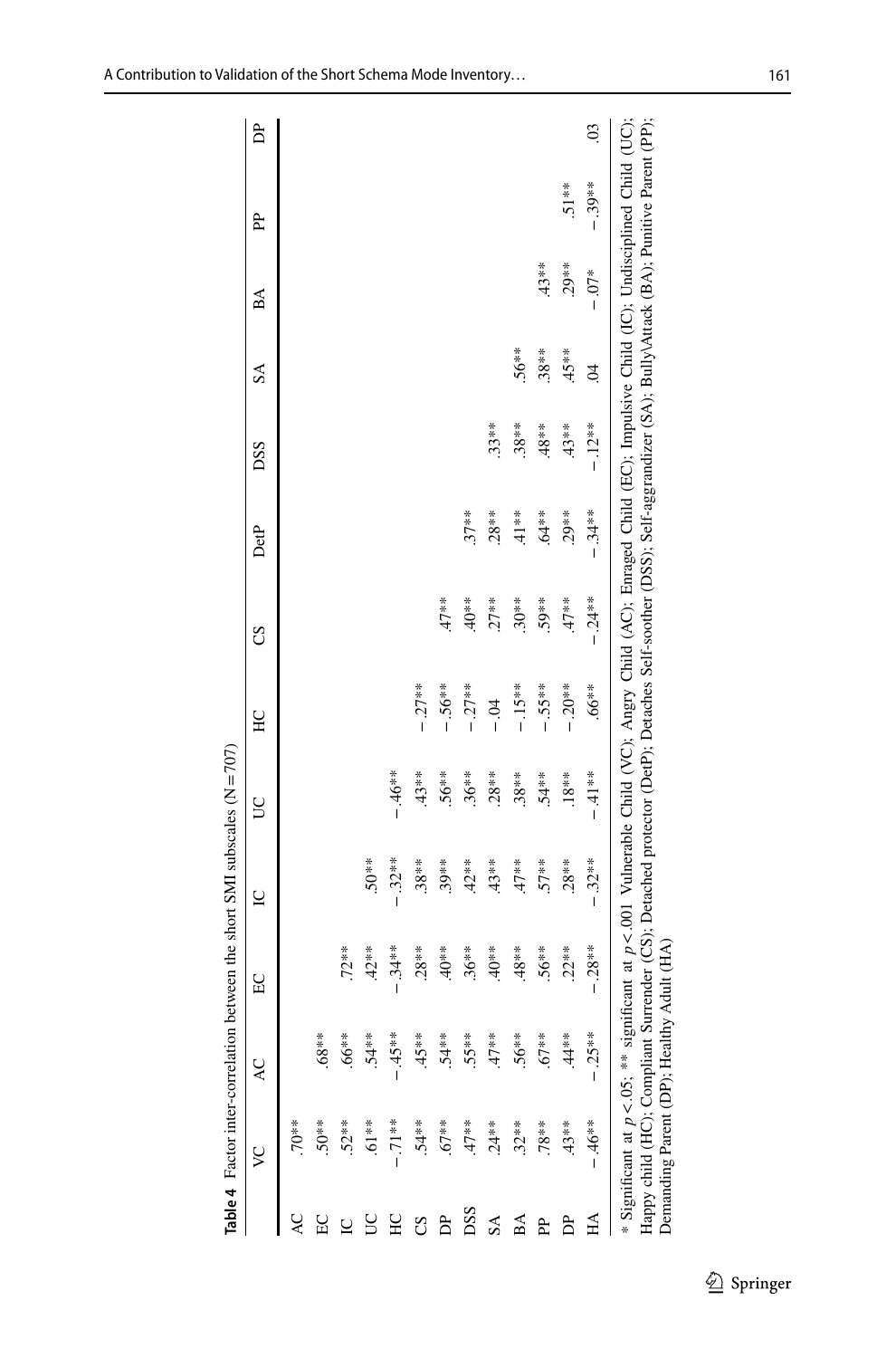between coping modes (CS, DetP, DSS, SA and BA) was .44, and that between the two dysfunctional parent modes (PP and DP) was .51. None of these results has a value of 1.0; thus, each subscale measures diferent constructs. Finally, three of the analyzed intercorrelations were nonsignifcant despite the high correlations detected (see Table 4): HC and SA; HA and SA; and DP and HA.

#### **Test–retest**

Table 5 presents means and SD of the test–retest analyses for each SMI subscale, as did values of the paired samples t-test. The results revealed insufficient test–retest reliability on two subscales: Undisciplined Child and Compliant Surrender mode with  $p > .004$ . However, there was no significant difference between the starting scores and the retest scores in any of the other subscales. Furthermore, as shown in the last two columns of Table 5, both Pearson and Intraclass correlations were all significant at  $p < .001$ . Most of the subscales presented an adequate correlation  $(> .75)$ , while the lowest value was in the Compliant Surrender subscale (see Table 5). In conclusion, the Italian version of the SMI revealed acceptable consistencies across time.

| <b>SMI</b> subscales           | Baseline mean (SD) Retest mean (SD) $t (df=49)$ p |            |        |         | Test-retest<br>correlation | ICC     |
|--------------------------------|---------------------------------------------------|------------|--------|---------|----------------------------|---------|
| Vulnerable child (VC)          | 1.79(.60)                                         | 1.77(0.68) | .36    | .715    | $.831*$                    | $.827*$ |
| Angry child (AC)               | 1.94(.57)                                         | 1.91(.66)  | .39    | .697    | $.766*$                    | $.762*$ |
| Enraged child (EC)             | 1.46(.51)                                         | 1.40(0.46) | 1.35   | .180    | $.770*$                    | $.764*$ |
| Impulsive child (IC)           | 2.07(0.74)                                        | 2.01(0.73) | .91    | .364    | $.786*$                    | .787*   |
| Undisciplined child<br>(UC)    | 2.54(.89)                                         | 2.38(.72)  | 2.18   |         | $.033$ .796*               | $.764*$ |
| Happy child (HC)               | 4.18(.82)                                         | 3.95(.91)  | 2.96   | .005    | $.803*$                    | $.771*$ |
| Compliant surrender<br>(CS)    | 2.63(.50)                                         | 2.39(.53)  | 3.53   |         | $.001$ .577*               | $.503*$ |
| Detached protector<br>(DetP)   | 1.67(0.48)                                        | 1.58(.48)  | 1.47   |         | $.146$ $.651*$             | $.644*$ |
| Detaches Self-soother<br>(DSS) | 2.30(0.87)                                        | 2.24(.95)  | .64    |         | .520 .787*                 | .787*   |
| Self-aggrandizer (SA)          | 2.48(.54)                                         | 2.28(.66)  | 3.77   | < 0.001 | $.813*$                    | $.750*$ |
| Bully\attack (BA)              | 1.83(0.45)                                        | 1.68(0.43) | 2.96   | .005    | $.675*$                    | $.633*$ |
| Punitive parent (PP)           | 1.66(0.48)                                        | 1.67(0.46) | $-.30$ | .759    | $.831*$                    | $.834*$ |
| Demanding parent<br>(DP)       | 3.07(.87)                                         | 2.92(0.79) | 2.07   | .043    | $.828*$                    | $.729*$ |
| Healthy adult (HA)             | 4.09(.55)                                         | 3.89(.75)  | 2.48   | .017    | $.649*$                    | .590*   |

**Table 5** Results test–retest reliability: mean and standard deviation of the baseline scores and retest  $(N=50)$ 

*Note*. \* Signifcant at *p*<.001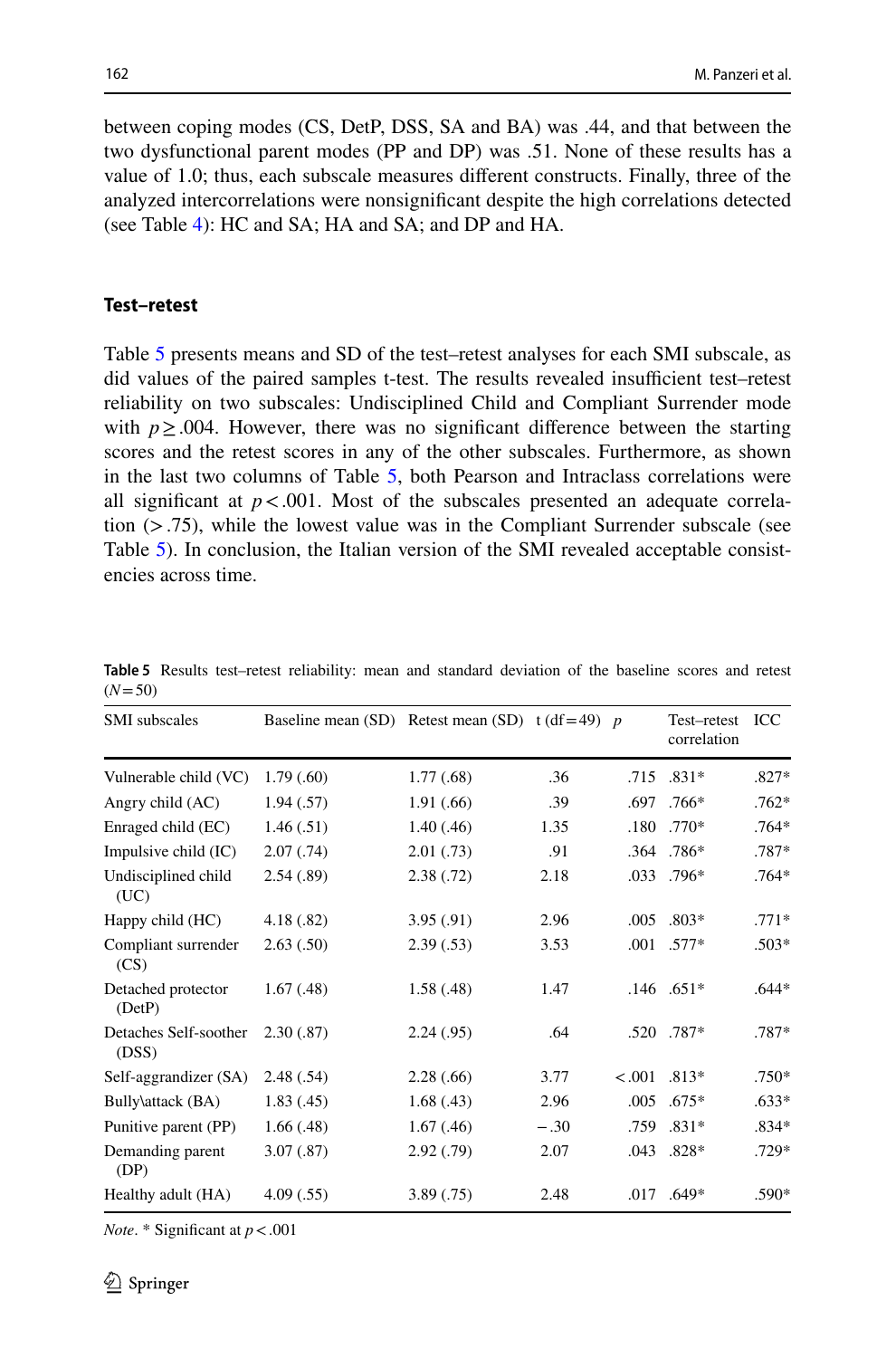#### **Known‑Groups Validity**

For each group of the sample, Table 6 depicts the average scores and the SD of all the subscales of the SMI. According to the previous results of Reiss et al. (2012), our data showed higher scores in the clinical group than the control group for the maladaptive modes and lower scores in the clinical group than the control group for the adaptive modes. Furthermore, with the exception of the Self-Aggrandizer mode scale, the values of all subscales showed significant linear trends  $(p < .001)$  over the four groups; this indicated a monotonic increase (linear relationships) of scores in all maladaptive subscales in the following order: from control group  $(N=477)$ , to Axis I patients  $(N=67)$ , to Axis II patients (*N*=93) and to Axis I-II patients (*N*=70). On the other hand, the scores for the adaptive modes decreased monotonically with *p*<.001.

Moreover, the fndings showed a signifcant cubic trend in the following subscales: Angry Child mode, Undisciplined Child mode and Punitive Parent mode with *p*<.005, and Impulsive Child mode and Detached Self-Soother mode with  $p < .001$ . It seemed that the trend of the average scores followed diferent directions for these subscales. This was due to a poor diference among the average scores of the Axis I patients group and the Axis II patients group (no signifcant diference; see Table 2s) and to a high difference between the scores of the control group and the Axis I-II patients (as shown by the large size effect; see Table 6).

In comparing the Axis I-II patients and the control group, it emerged that Cohen's *d* showed a high effect  $(d > .80)$  in almost all the subscales (see Table 6). This was not true for the Compliant Surrender, Self-Aggrandizer, Bully, Attack, and Demanding Parent scales, which presented a value of *d*>.45 (average efect). Moreover, Cohen's d comparison, between Axis I patients and the control group on one side and between Axis II patients and the control group on the other side, showed a higher distance from the controls scores for Axis I patients with respect to Axis II patients. In particular, Axis I patients compared to controls showed a Cohen's d of .77, while Axis II patients compared to controls showed a Cohen's d of .40 for the Impulsive Child subscale; only for Axis II patients compare to controls were Cohen's d values<.30 (poor efect) for the Bully-Attack and the Demanding Parent subscales. Table 2S in the online supplemental material presents MANOVA outcomes and Bonferroni's multiple comparison between groups. The most noticeable diferences were found between the Axis I-II and control groups, with a signifcant diference for all modes except for SA. Axis I and control groups also showed signifcant diferences for all but 4 modes. Axis II and control groups showed a signifcant diference in 7 modes. Axis I and Axis II groups did not show signifcant diferences, Axis I-II and Axis I groups showed a signifcant difference in the VC mode alone, and Axis I-II and Axis II groups showed a signifcant diference in all 5 dysfunctional Child modes (see Table 2s).

# **Discussion**

This work aimed to evaluate and analyze the short Schema Mode Inventory (Lobbestael et al. 2010) and to contribute to the test's validation in Italian. The study was based on four objectives. First of all, we aimed to verify the multidimensional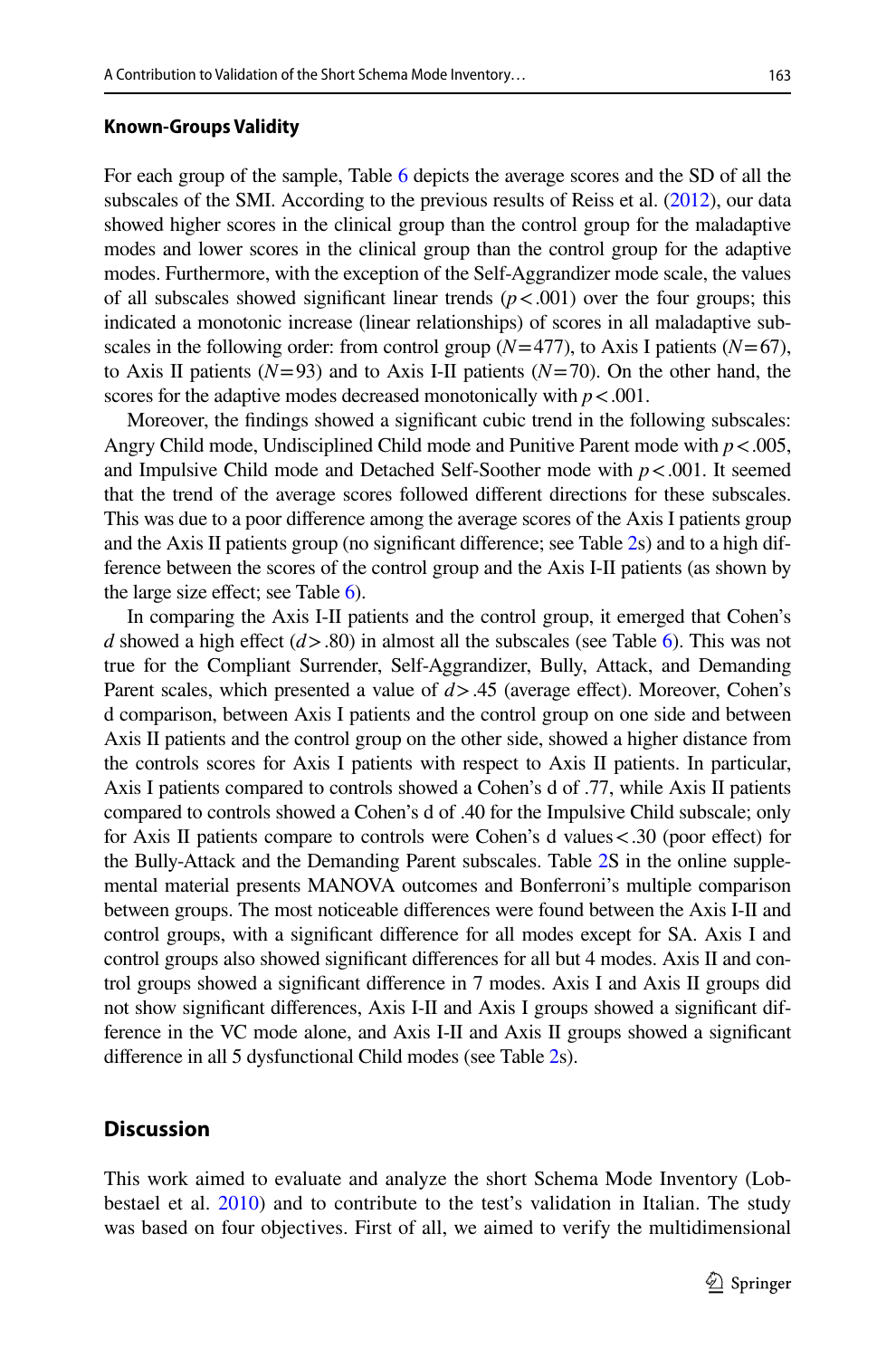|                                                                      | Control | dnora |      | Axis I patients |               |      | Axis II patients |                      | Axis I-II<br>patients |             |                        | Linear trend |                                                                                                                                                         | Cubic trend |           |
|----------------------------------------------------------------------|---------|-------|------|-----------------|---------------|------|------------------|----------------------|-----------------------|-------------|------------------------|--------------|---------------------------------------------------------------------------------------------------------------------------------------------------------|-------------|-----------|
| SMI subscales                                                        | Ξ       | GS    | Ξ    | GS              | $\tilde{b}$   | Ξ    | GS               | N<br>$\overline{a}$  | Ξ                     | <b>GS</b>   | $d^3$                  |              | ≏                                                                                                                                                       |             | ≏         |
| Vulnerable child                                                     | 1.80    | 0.73  | 2.60 | Q               | Ŕ             | 2.69 | ٩                |                      | 3.28                  | 59          | œ.                     | 12.29        | $2.001**$                                                                                                                                               | 2.75        | 800       |
| Angry child                                                          | 2.06    | 0.63  | 2.62 | 0.78            | 86            | 2.59 | 0.86             | .78                  | 3.07                  | SÔ          | $\overline{4}$         | 9.74         | $2.001**$                                                                                                                                               |             | $.003*$   |
| Enraged child                                                        | 1.44    | 649   | 1.78 | 0.88            | ত্            | 1.76 | 0.79             | 58.                  | 2.20                  | 0.96        | $\frac{33}{2}$         | 8.46         | $2.001**$                                                                                                                                               | 2.5         | 012       |
| Impulsive child                                                      | 2.03    | 0.70  | 2.60 | 0.96            | L.            | 2.32 | 0.89             | $\partial_{\dot{r}}$ | 3.02                  | 0.99        | $\frac{33}{2}$         | 8.14         | $2.001**$                                                                                                                                               | 4.68        | $00.1**$  |
| Undisciplined child                                                  | 2.36    | 0.81  | 2.87 | 1.02            | 8             | 2.75 | 0.92             | 47                   | 3.32                  | 1.18        | $\Xi$                  | 7.39         | $2.001**$                                                                                                                                               | 2.96        | $0.03*$   |
| Happy child                                                          | 3.99    | 0.75  | 3.33 | 0.85            | 86            | 3.28 | 0.86             | $-92$                | 2.90                  | $\supseteq$ | 1.38                   | $-9.79$      | $2.001**$                                                                                                                                               | 2.32        | .020      |
| Compliant surrender                                                  | 2.40    | 0.64  | 2.83 | 0.84            | Ş             | 2.66 | 0.85             | 38                   | 2.86                  | <u>io</u>   | 65                     | 3.91         | $2.001**$                                                                                                                                               | 2.66        | .008      |
| Detached protector                                                   | 1.68    | 0.62  | 2.18 | 0.99            | $\ddot{z}$    | 2.22 | 1.08             | .75                  | 2.53                  | Ξ           | $\overline{\Xi}$       | 7.74         | $2.001**$                                                                                                                                               | 1.83        | .067      |
| Detaches self-soother                                                | 2.46    | 0.99  | 3.27 | Ċ,              | 8             | 2.87 | 0.93             | 42                   | 3.39                  | 0.92        | 3                      | 5.77         | $0.001**$                                                                                                                                               | 4.34        | $2.001**$ |
| Self-aggrandizer                                                     | 2.39    | 0.67  | 2.68 | 0.73            | $\ddot{c}$    | 2.61 | 0.73             | 32                   | 2.73                  | 0.92        | $\frac{8}{4}$          | 3.10         | $.002*$                                                                                                                                                 | 1,60        | .110      |
| Bully\attack                                                         | 1.88    | 0.58  | 2.10 | 0.64            | 37            | 2.02 | 0.70             | 23                   | 2.28                  | 0.72        | 67                     | 4.37         | $0.001**$                                                                                                                                               | 2.12        | 034       |
| Punitive parent                                                      | 1.63    | 0.51  | 2.16 | 0.92            | $\mathcal{S}$ | 2.13 | 0.76             | 89                   | 2.54                  | 0.97        | $\dot{5}$              | 9.82         | $2.001**$                                                                                                                                               | 3.01        | $.003*$   |
| Demanding parent                                                     | 2.98    | 0.82  | 3.27 | 105             | 24            | 3.21 | 0.98             | 27                   | 3.47                  | 0.96        | 58                     | 3.54         | $2.001**$                                                                                                                                               | 2.24        | 025       |
| Healthy adult                                                        | 4.28    | 0.67  | 3.93 | 0.77            | 51<br>I       | 3.81 | 0.65             | .70                  | 3.63                  | 0.84        | 1.32<br>$\overline{1}$ | <b>T.T</b>   | $11***$                                                                                                                                                 | $-78$       | $.43**$   |
| $d^1$ = Axis I patients vs Control<br>(Bonferroni's correction used) |         |       |      |                 |               |      |                  |                      |                       |             |                        |              | group, $d^2 = Axi$ II patients vs Control group, $d^3 = Axi$ I-II patients vs Control group. * significant at $p < 0.05$ , ** significant at $p < 0.01$ |             |           |

 $\mathcal{L}$  Springer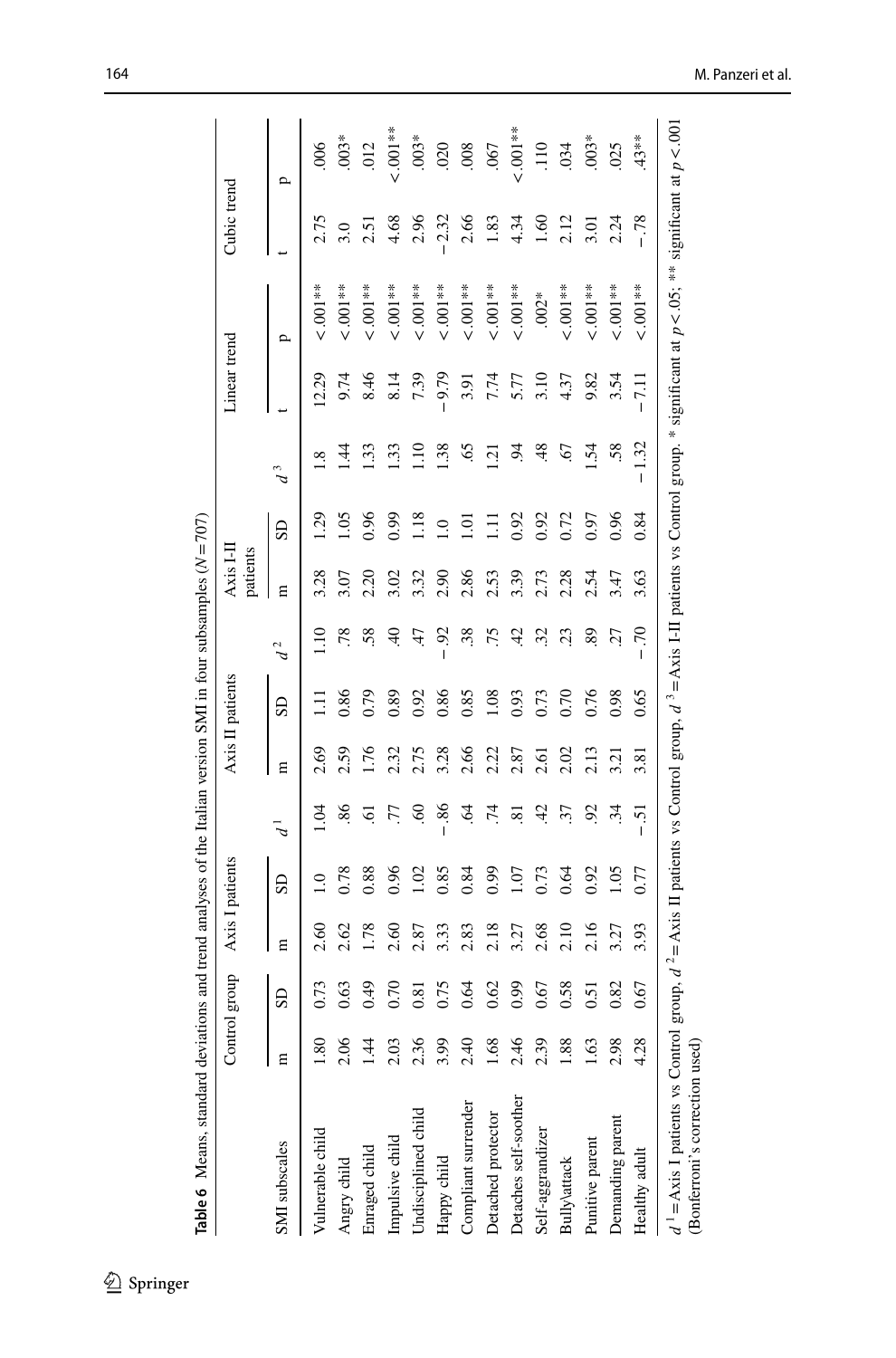structure of the 14-factor test, proposed by Lobbestael et al. (2010), in the Italian context. Second, we wanted to verify the higher level structure of modes (Young et al. 2003; Lobbesteal et al. 2007). Third, we evaluated the reliability properties and the relationships among SMI subscales. Finally, we analyzed the instrument's criterion validity.

The results from CFA showed that the 14-factor model organization is in accordance with the results emerging from previous international verifcations.

As for the second objective, the higher-order structure proposed by Young (1990) was confrmed, as shown by ft indexes. The model with one superordinate factor also showed good ft indexes, with the BIC showing a better ft for Young's (1990) original proposal. The analysis aiming to combine the HA and HC functional modes was not confrmed. The ft indexes of the Italian version of the SMI are very similar to those observed in the Dutch (Lobbestael et al. 2010) and in the German (Reiss et al. 2012) versions but slightly diferent from those in the Danish version (Reiss et al. 2015). From a clinical point of view, it is preferable to use the 14 frst-level model with the 4 higher categories (Child, Coping, Parent, Adult), which is also the model with the best ft indexes.

The third objective consisted of analyzing the internal reliability of each of the 14 subscales in the instrument. Cronbach's alpha has been calculated for each subscale. Moreover, mean inter-item correlation and mean item loading were obtained. The measurements that emerged revealed a good internal reliability of the SMI. The *α* for the Bully and Attack subscale was only sufficient, highlighting a low internal consistency between the nine items in that subscale. In particular, item 23, "If you let other people mock or bully you, you are a loser", and item 98, "I mock or bully other people", showed an insufficient item-scale correlation. Eventual surveys may eliminate one of the two items to increase alpha value in this subscale. This result is diferent from those found in the Danish (Reiss et al. 2015), German (Reiss et al. 2012) and Dutch versions (Lobbestael et al.  $2010$ ), in which the  $\alpha$  coefficient showed good reliability. Moreover, we found that items had a slightly lower intercorrelation average when compared to previous verifcations. The items' medium-weight is suitable. A good test–retest stability of the instrument emerged from the paired sample t-test analysis.

Almost all of the correlations between subscales were signifcant, but none showed a value of  $\lt$ .90. This means that the subscales measure different constructs even if they identify similar characteristics in the patient. For example, the Detached Protector and the Detached Self-soother turned out to be correlated; both of them refer to the construct of emotional retreat, but very diferent behavioral patterns emerged (Lobbestael et al. 2010). Finally, the adaptive mode subscales presented a considerable negative correlation with the maladaptive mode subscales; this is in accordance with the theoretical model of ST. For example, maladaptive modes that refer to emotional dysregulation, unhealthy behaviors, and impulsive-oriented behaviors (e.g., Punitive Parent or Impulsive Child mode) are related negatively with modes that refer to the ability to cope in healthy and emotionally regulated ways, such as the healthy adult mode (e.g., Healthy Adult and Happy Child).

Vulnerable Child and Punitive Parent modes show high correlation. The schema therapy model describes how the activation of the Punitive Parent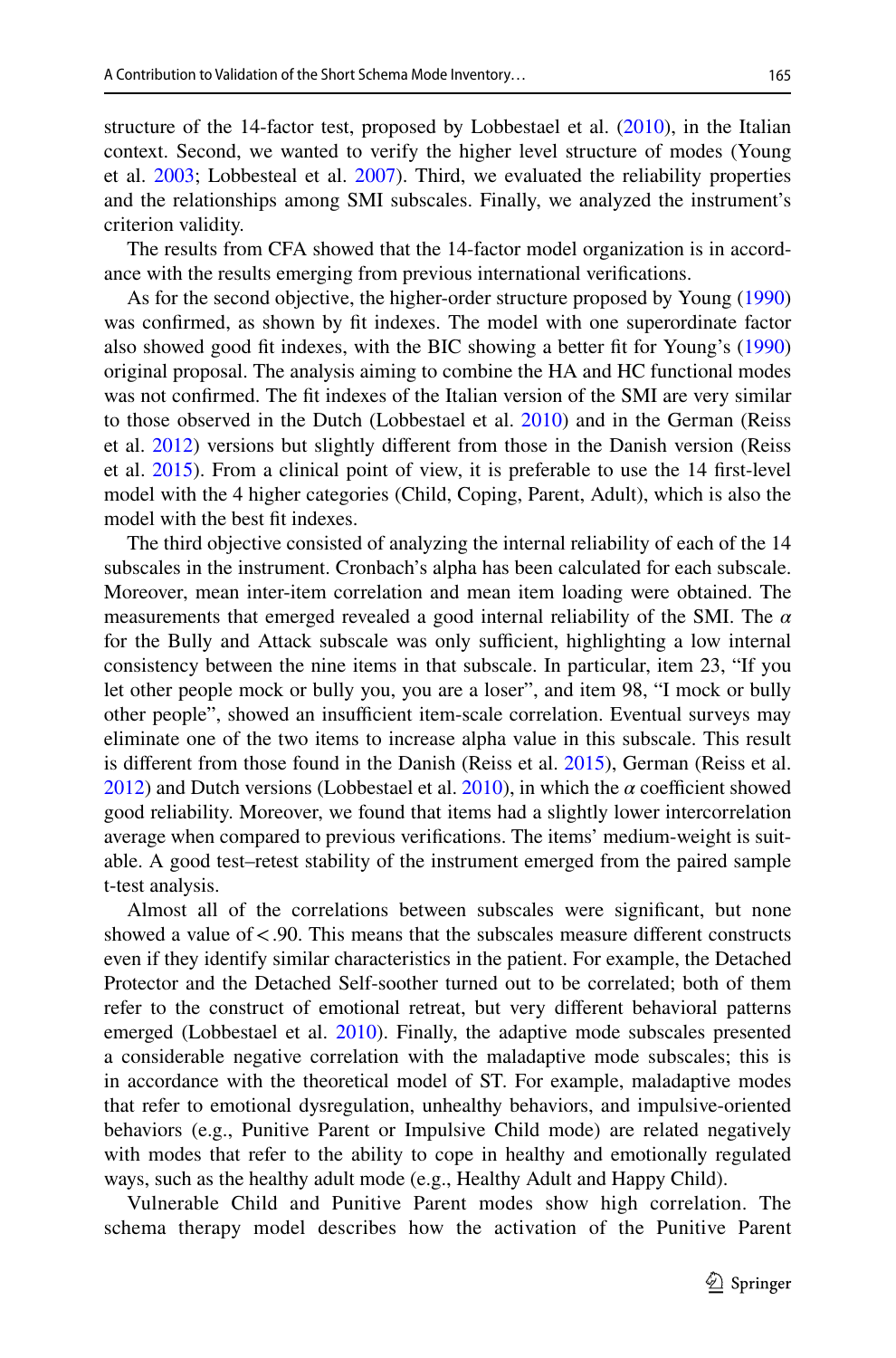mode, characterized by a stereotyped negative self-esteem, gives rise to guilt and punitive modalities against the Vulnerable Child mode. The strong correlation between Vulnerable Child and Punitive Parent found in this study seems to confrm this, as well as the strong correlation between Enraged Child and Angry Child. In fact, similar stimuli usually trigger these modes, which then cause the activation of behavioral patterns with the same relational purpose. In the same direction, we see that Angry Child and Punitive Parent show a strong correlation. According to the ST model, the activation of the Angry Child is consequent to the activation of the Vulnerable Child and Punitive Parent. The interpretive pattern of ST is confrmed further by the strong correlation between the Happy Child and Healthy Adult modes. Functional modes are interrelated in this model. On the opposite side, as expected, Healthy Child and Vulnerable Child correlate negatively. This pattern of correlation provides further evidence to the construct validity of the SMI.

We do not observe any correlation between both functional modes, Happy Child and Healthy Adult, and the dysfunctional Self-Aggrandizer coping mode. We know from clinical testing that some patients have exaggeratedly low scores or exaggeratedly high scores in the Self-Aggrandizer mode, which probably led to a close to zero correlation, since it is bound to be negative in some cases and positive in others. From clinical experience, we can afrm that the Self-Aggrandizer infuences the subject's resilience in a positive way when it is in the range of average scores. Along with clinical experience, it is evident that there is low self-reliance in the subject when this score is very low (Bernstein et al. 2007). Further studies are needed to confrm this hypothesis. This brings us to a consideration: the SMI does not consider enough positive modes. The Healthy Adult and Happy Child modes are the main adaptive modes, but clinical experience highlights the existence of other functional co-operational modes (i.e., healthy parental modes, functional coping modes, etc.) This is clearly a strong limit to this model. The SMI test is based on a clinical model that uses the diathesis stress model interpretation framework (Lionetti et al. 2014). This model sees pathology as a relationship between a disadvantaged environment and a presumed vulnerability. It focuses on conditions that favor the emergence of pathology. Indeed, ST is a model born from clinical practice. Its blind point is not showing that people who develop pathologies do not just show vulnerability but also what is referred to as extreme susceptibility or a diferent biological sensitivity (Belsky et al. 2007). Individuals do not just vary in the degree to which they are vulnerable to the negative efects of adverse experiences; more generally, variations in their developmental plasticity can be found. Diferent observations have shown that these extremely susceptible subjects developed above-average social, psychological and cognitive abilities in environments that boosted development. On the other hand, subjects that the diathesis-stress model described as resilient did not show substantial improvements in their abilities, even when exposed to an appropriate environment. These subjects are described as fxed individuals in this new framework. In this case, the SMI does not allow for us to grasp the diference between highly susceptible and fxed subjects because it does not measure positive modes but instead only the area found in the diathesis-stress model. In line with these new hypotheses, it might be important to focus clinical attention not only on maladaptive schemas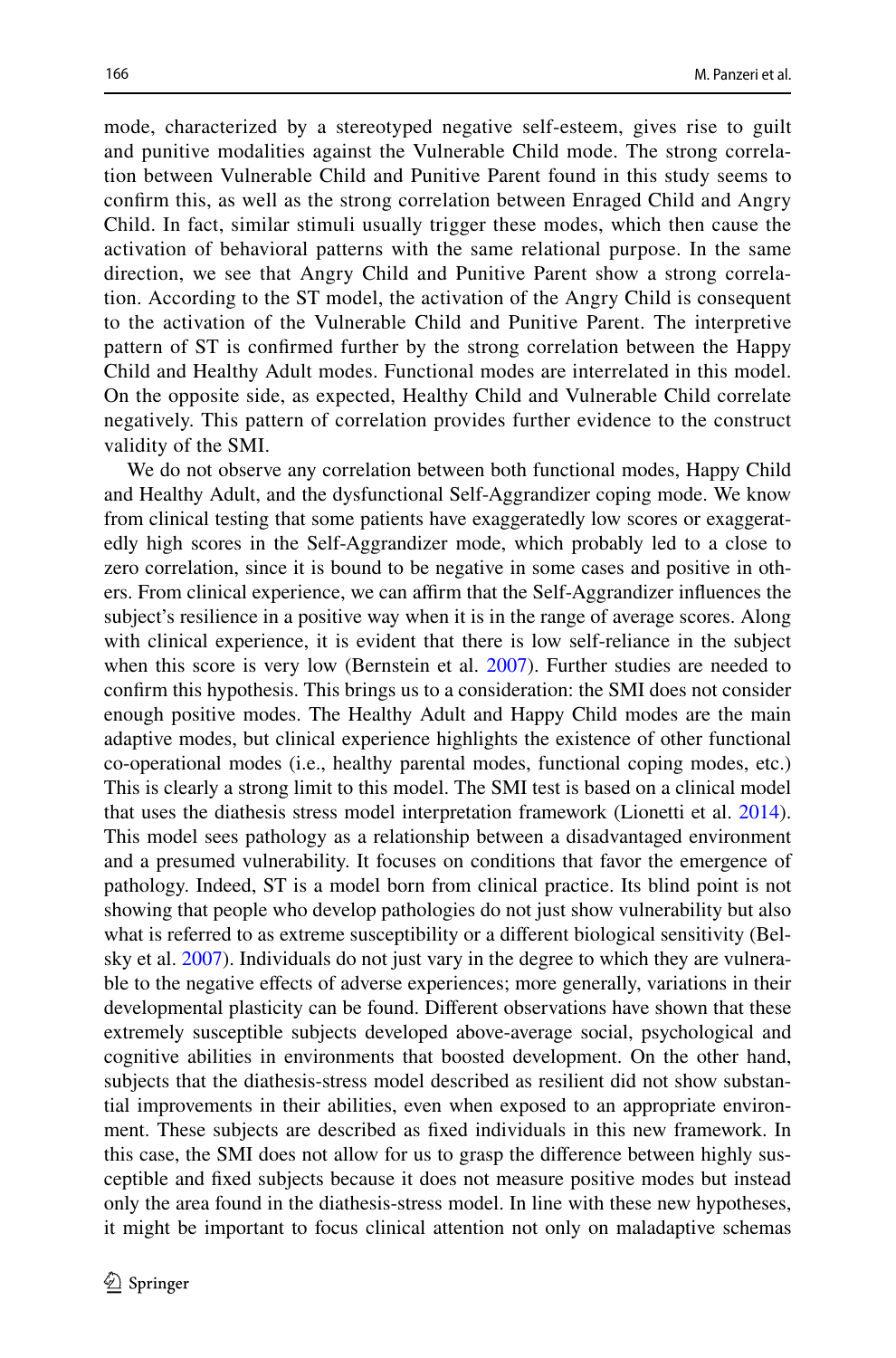or dysfunctional modes but also on the patient's general adaptive ability and consequently on positive schemas and functional modes.

As a fourth hypothesis, the criterion validity of the Italian SMI has given similar results to the Dutch study (Lobbestael et al. 2010), in which the instrument's criterion validity was examined through the analysis of the averages of each subscale (14) in the three analyzed groups: controls, Axis I patients and Axis II patients. The results showed a signifcant positive linear trend in each SMI subscale and a negative quadratic trend for the Angry Child and Detached Protector subscales. Finally, a positive quadratic trend emerged from the Happy Child subscale. Known-group validity has been tested on four groups of participants in our study: controls, Axis I patients, Axis II patients, and patients with both Axis I and Axis II diagnoses. According to the polynomial contrast's analysis with which the factor group has been evaluated, a signifcant positive linear trend has emerged in almost every SMI's subscale, apart from the Self-aggrandizer scale; this last result is consistent with the fndings of the German study (Reiss et al. 2012), in which this subscale does not determine a distinction between psychiatric patients and the control group. Furthermore, a cubical trend was found in four subscales: Impulsive Child and Demanding Parent, Angry Child, Impulsive Child and Punitive Parent modes. The group of patients with both Axis I and Axis II diagnoses presented higher scores than controls. When a patient shows symptoms from Axis I together with symptoms from Axis II, he/she usually show global functioning, as measured by Global Assessment of Functioning, which is much worse when compared to patients who only show symptoms from one of the two axes (Bodlund et al. 1994; Denys et al. 2004; Miller et al. 2007; Tungström et al. 2005; Zanarini et al. 2004). These data confrm this observation, which has already been shown in literature, and confrm how important it is for the next validation to diferentiate patients using their disorders as a criterion, specifying the eventual presence of comorbidity. In addition, the group with disorders in both axes presented higher scores than patients with diagnosis in only one axis in all Child modes and in the Punishing Parent mode (see Table 2s). It is well known in ST that Punishing Parent mode is usually the introjection of dysfunctional relationships with signifcant fgures and that this mode causes most psychological complaints in patients when associated with vulnerability modes (Young 2005; Lobbestael et al. 2005). This brings a higher level of emotional dysregulation in subjects (Dadomo et al. 2016; van Zutphen et al. 2015).

There was no signifcant diference between the three groups of patients in the dysfunctional modes subscales, with the exception of Detached Self-soother and Bully and Attack, where patients with both Axis I and Axis II diagnoses had higher scores than Axis II patients. Demanding Parent and Healthy Adult also showed no signifcant diferences between the three groups of patients.

The variability in results about the SMI's criterion validity could be due to the insertion of patients with both Axis I and Axis II diagnoses, which have not been studied in previous research. Overall, the criterion efectiveness of the Italian SMI turned out to be appropriate.

The forthcoming developments for the SMI's validation can consider other new mode confgurations to simplify the distinction in the assessment phase of patients with PD. Bernstein et al. conducted a study in 2007 in which they suggested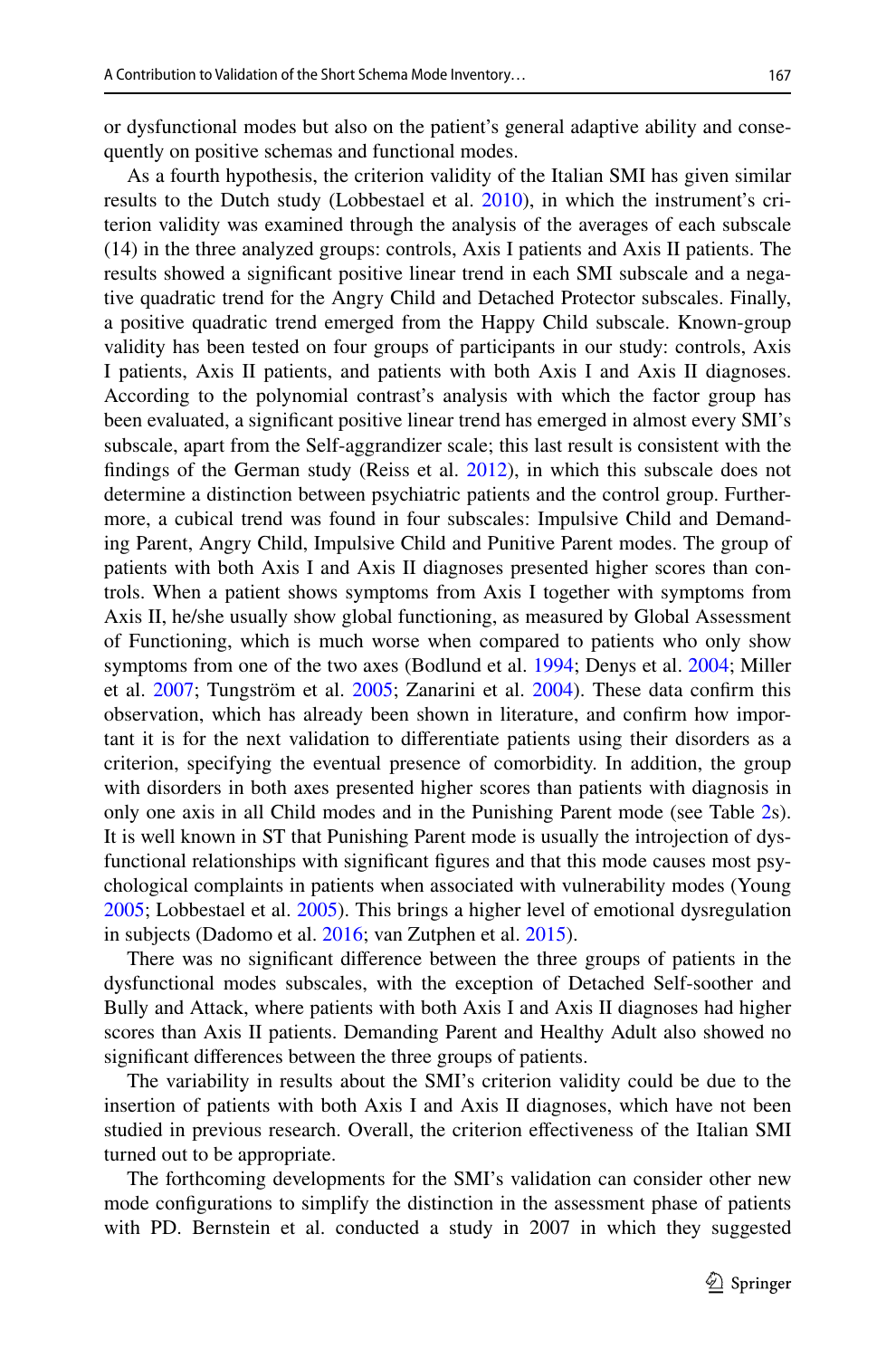inserting other representative subscales of these modes: Predator, Conning-Manipulative and Healthy Parent. This brings the need for a statistic evaluation of the efect these new modes will have on the instrument's discriminant efectiveness, as Bamelis et al. (2011) did while developing the SMI 2. On the other hand, clinical application in a complex situation such as couple's therapy (Simeone-DiFrancesco et al. 2015) requires a simplifcation of the model. A middle ground between the necessities of research and clinical work must be found. In conclusion, the present study produced results that indicate the Italian version of the SMI as a useful tool for the assessment of modes in ST for both clinicians and researchers. This study also contributes to the empirical validation of core concepts in ST while also contributing to the difusion of the SMI as a standardized assessment instrument of schema modes in another language.

**Acknowledgements** Thanks are due to Daniele Caponcello for English revision.

#### **Compliance with Ethical Standards**

**Confict of interest** Author Panzeri, Author Fontanesi, Author Busà, Author Ronconi, Author Carmelita, and Author Dadomo declare that they have no confict of interest.

**Ethical Approval** All procedures performed in studies involving human participants were in accordance with the ethical standards of the institutional and/or national research committee and with the 1964 Helsinki declaration and its later amendments or comparable ethical standards.

**Informed Consent** Informed consent was obtained from all individual participants included in the study. None of the participant had a LAR.

# **References**

- American Psychiatric Association. (2000). Diagnostic and statistical manual of mental disorders: DSM-IV-TR®. *American Psychiatric Association*. https://doi.org/10.1176/appi.books.9780890423349.
- American Psychiatric Association. (2013). *Diagnostic and statistical manual of mental disorders* (5th ed.). Washington, DC: American Psychiatric Association.
- Bamelis, L. L. M., Evers, S. M. A. A., Spinhoven, P., & Arntz, A. (2014). Results of a multicenter randomized controlled trial of the clinical efectiveness of schema therapy for personality disorders. *American Journal of Psychiatry, 171*(3), 305–322. https://doi.org/10.1176/appi.ajp.2013.12040518.
- Bamelis, L. L. M., Renner, F., Heidkamp, D., & Arntz, A. (2011). Extended schema mode conceptualizations for specifc personality disorders: An empirical study. *Journal of Personality Disorders, 25*(1), 41–58. https://doi.org/10.1521/pedi.2011.25.1.41.
- Belsky, J., Bakermans-Kranenburg, M. J., & Van IJzendoorn, M. H. (2007). For better and for worse: Diferential susceptibility to environmental infuences. *Current Directions in Psychological Science, 16*(6), 300–304. https://doi.org/10.1111/j.1467-8721.2007.00525.x.
- Bernstein, D. P., Arntz, A., & De Vos, M. (2007). Schema focused therapy in forensic settings: Theoretical model and recommendations for best clinical practice. *International Journal of Forensic Mental Health, 6*(2), 169–183. https://doi.org/10.1080/14999013.2007.10471261.
- Bodlund, O., Kullgren, G., Ekselius, L., Lindström, E., & von Knorring, L. (1994). Axis V—global assessment of functioning scale. *Acta Psychiatrica Scandinavica, 90*(5), 342–347. https://doi. org/10.1111/j.1600-0447.1994.tb01604.x.
- Byrne, B. M. (2005). Confrmatory factor analysis. In B. S. Everitt & D. C. Howell (Eds.), *Encyclopedia of statistic in behavioral social science* (pp. 599–606). Chichester: Jonh Wiley & Sons.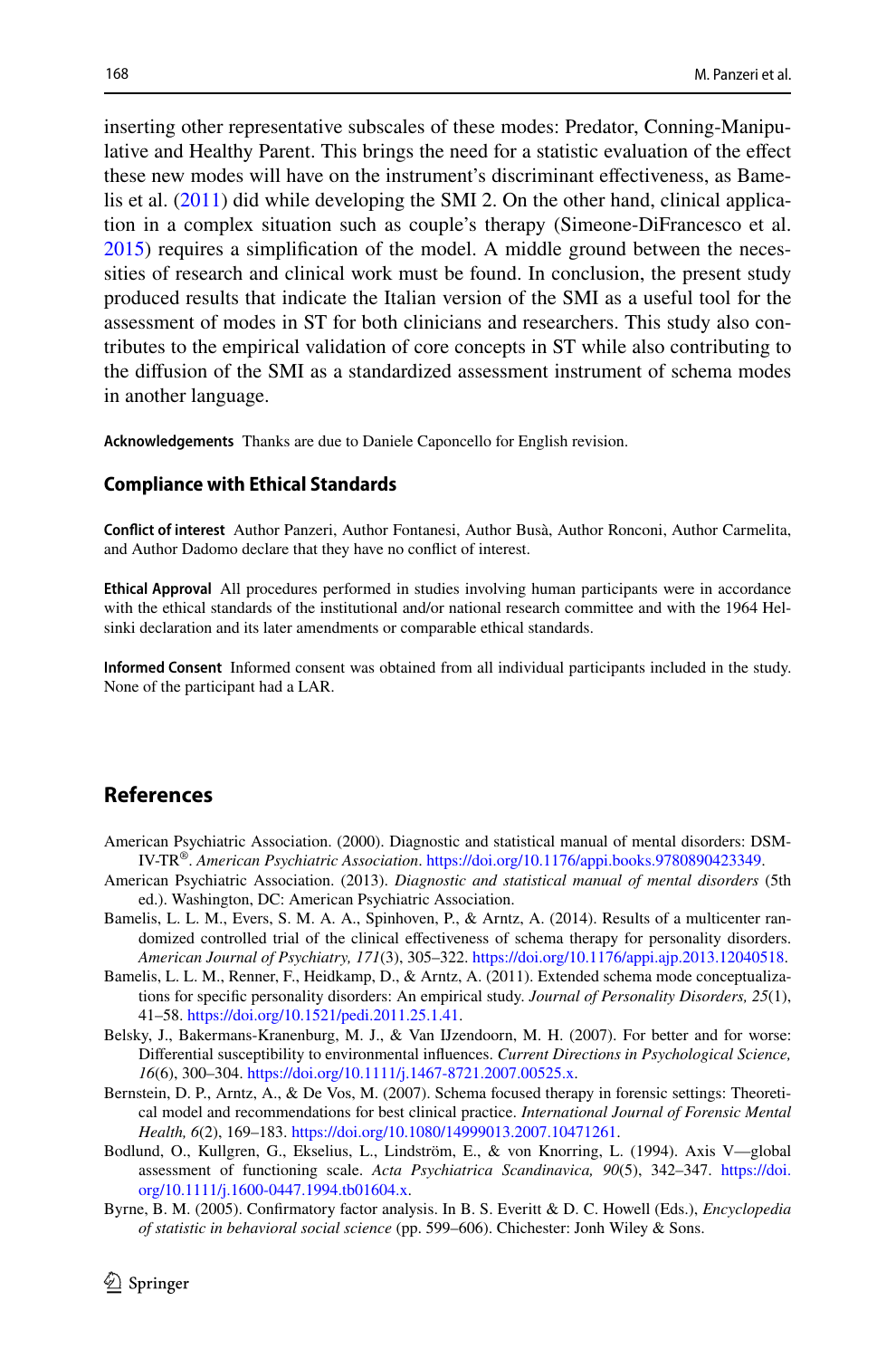- Cheung, G. W., & Rensvold, R. B. (2002). Evaluating goodness-of-ft indexes for testing measurement invariance. *Structural Equation Modeling, 9*(2), 233–255. https://doi.org/10.1207/S15328007S EM0902\_5.
- Cohen, J. (1992). A power primer. *Psychological Bulletin, 112*(1), 155–159. https://doi. org/10.1037/0033-2909.112.1.155.
- Dadomo, H., Grecucci, A., Giardini, I., Ugolini, E., Carmelita, A., & Panzeri, M. (2016). Schema therapy for emotional dysregulation: Theoretical implication and clinical applications. *Frontiers in Psychology*. https://doi.org/10.3389/fpsyg.2016.01987.
- Dadomo, H., Panzeri, M., Caponcello, D., Carmelita, A., & Grecucci, A. (2018). Schema therapy for emotional dysregulation in personality disorders: A review. *Current Opinion in Psychiatry*. https:// doi.org/10.1097/YCO.0000000000000380.
- de Klerk, N., Abma, T. A., Bamelis, L. L. M., & Arntz, A. (2017). Schema therapy for personality disorders: A qualitative study of patients' and therapists' perspectives. *Behavioural and Cognitive Psychotherap, 45*(1), 31–45. https://doi.org/10.1017/S1352465816000357.
- Denys, D., Tenney, N., van Megen, H. J. G. M., De Geus, F., & Westenberg, H. (2004). Axis I and II comorbidity in a large sample of patients with obsessive-compulsive disorder. *Journal of Afective Disorders, 80*(2–3), 155–162. https://doi.org/10.1016/S0165-0327(03)00056-9.
- Farrell, J. M., Shaw, I. A., & Webber, M. A. (2009). A schema-focused approach to group psychotherapy for outpatients with borderline personality disorder: A randomized controlled trial. *Journal of Behavior Therapy and Experimental Psychiatry, 40*(2), 317–328. https://doi.org/10.1016/j.jbtep .2009.01.002.
- Giesen-Bloo, J., van Dyck, R., Spinhoven, P., van Tilburg, W., Dirksen, C., van Asselt, T., et al. (2006). Outpatient psychotherapy for borderline personality disorder: Randomized trial of schema-focused therapy vs transference-focused psychotherapy. *Archives of General Psychiatry, 63*(6), 649–658. https://doi.org/10.1001/archpsyc.63.6.649.
- Hedley, L. M., Hofart, A., & Sexton, H. (2001). Early maladaptive schemas in patients with panic disorder with agoraphobia. *Journal of Cognitive Psychotherapy, 15*(2), 131–142.
- Jöreskog, K. G., & Sörbom, D. (2006). *LISREL 8.80 for Windows [computer software]*. Lincolnwood: Scientifc Software International.
- Jovev, M., & Jackson, H. J. (2004). Early maladaptive schemas in personality disordered individuals. *Journal of Personality Disorders, 18*(5), 467–478. https://doi.org/10.1521/pedi.18.5.467.51325.
- Kim, H. Y. (2013). Statistical notes for clinical researchers: Assessing normal distribution (2) using skewness and kurtosis. *Restorative Dentistry & Endodontics, 38*(1), 52–54.
- Lemmens, L. H. J. M., Müller, V. N. L. S., Arntz, A., & Huibers, M. J. H. (2016). Mechanisms of change in psychotherapy for depression: An empirical update and evaluation of research aimed at identifying psychological mediators. *Clinical Psychology Review*. https://doi.org/10.1016/j.cpr.2016.09.004.
- Leung, P. W., & Poon, M. W. (2001). Dysfunctional schemas and cognitive distortions in psychopathology: A test of the specifcity hypothesis. *Journal of Child Psychology and Psychiatry, 42*(6), 755–765.
- Lionetti, F., Pluess, M., & Barone, L. (2014). Vulnerability, resilience or diferential susceptibility? Comparing models on individual environment interaction. *Vulnerabilita, Resilienza O Diferente Permeabilita? Un Confronto Tra Modelli per Lo Studio Dell'interazione Individuo*-*Ambiente.*
- Lobbestael, J., & Arntz, A. (2010). Emotional, cognitive and physiological correlates of abuse-related stress in borderline and antisocial personality disorder. *Behaviour Research and Therapy, 48*(2), 116–124. https://doi.org/10.1016/j.brat.2009.09.015.
- Lobbestael, J., Arntz, A. R., & Sieswerda, S. H. (2005). Schema modes and childhood abuse in borderline and antisocial personality disorders. *Journal of Behavior Therapy and Experimental Psychiatry, 36,* 240–253. https://doi.org/10.1016/j.jbtep.2005.05.006.
- Lobbestael, J., van Vreeswijk, M., & Arntz, A. (2007). Shedding light on schema modes: A clarifcation of the mode concept and its current research status. *Netherlands Journal of Psychology, 63*(3), 69–78.
- Lobbestael, J., van Vreeswijk, M. F., & Arntz, A. (2008). An empirical test of schema mode conceptualizations in personality disorders. *Behaviour Research and Therapy, 46*(7), 854–860. https://doi. org/10.1016/j.brat.2008.03.006.
- Lobbestael, J., van Vreeswijk, M., Spinhoven, P., Schouten, E., & Arntz, A. (2010). Reliability and validity of the short schema mode inventory (SMI). *Behavioural and Cognitive Psychotherapy, 38*(4), 437–458. https://doi.org/10.1017/S1352465810000226.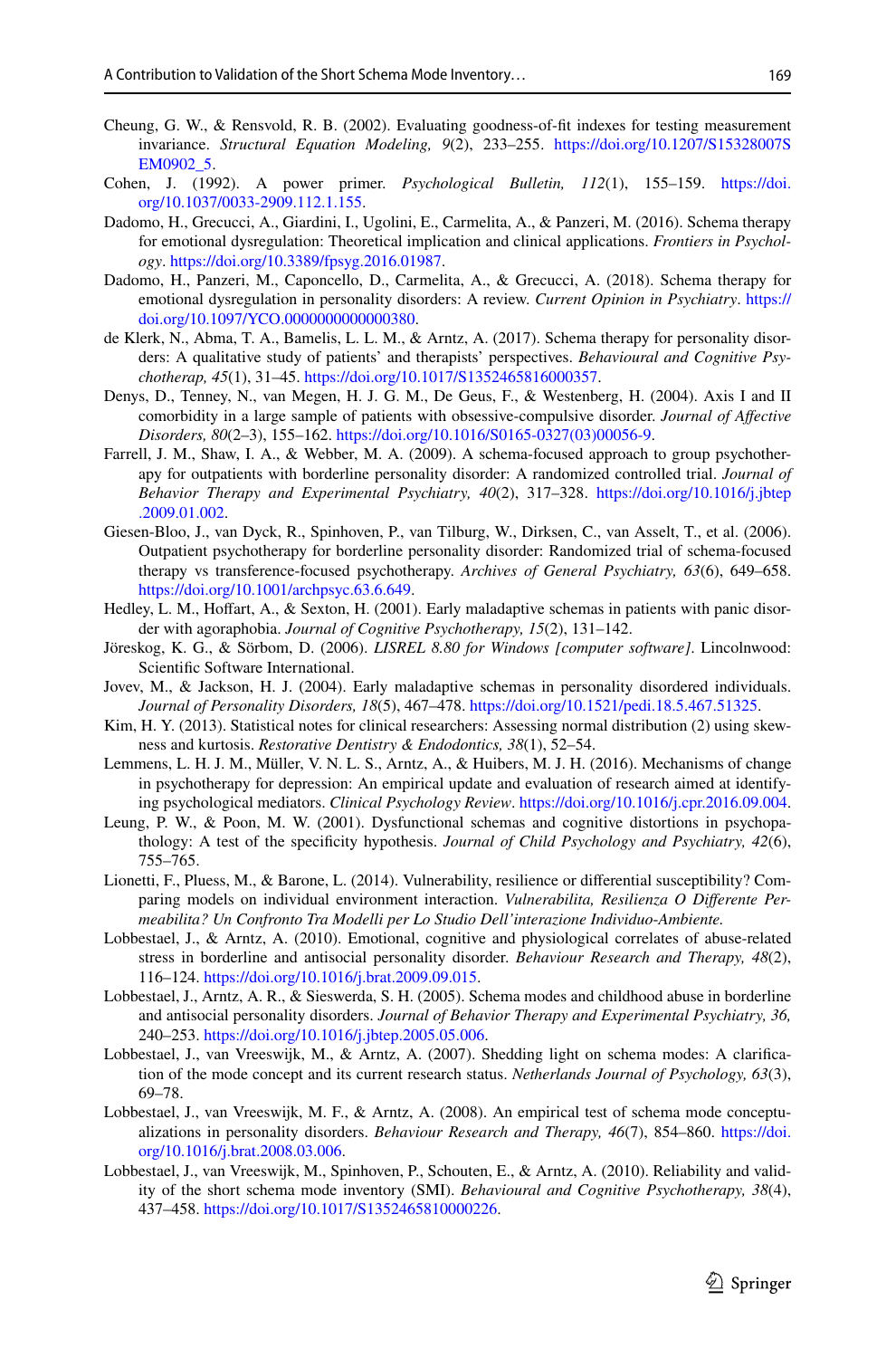- Martin, R., & Young, J. E. (2010). Schema Therapy. In K. S. Dobson (Ed.), *Handbook of Cognitive*-*Behavioural Therapies*. (3rd ed) (pp. 317–346). London: Guilford Press. https://doi.org/10.1007/0- 306-48581-8\_90
- Miller, T. W., Nigg, J. T., & Faraone, S. V. (2007). Axis I and II comorbidity in adults with ADHD. *Journal of Abnormal Psychology, 116*(3), 519–528. https://doi.org/10.1037/0021-843X.116.3.519.
- Nadort, M., van Dyck, R., Smit, J. H., Giesen-Bloo, J., Eikelenboom, M., Wensing, M., et al. (2009). Three preparatory studies for promoting implementation of outpatient schema therapy for borderline personality disorder in general mental health care. *Behaviour Research and Therapy, 47*(11), 938–945. https://doi.org/10.1016/j.brat.2009.07.004.
- Panzeri, M., Carmelita, A., De Bernardis, E., Ronconi, L., & Dadomo, H. (2016). Factor structure of the Italian short schema mode inventory (SMI). *International Journal of Humanities and Social Science, 6*(2), 43–55.
- Reeves, M., & Taylor, J. (2007). Specifc relationships between core beliefs and personality disorder symptoms in a non-clinical sample. *Clinical Psychology and Psychotherapy, 14*(2), 96–104. https:// doi.org/10.1002/cpp.519.
- Reiss, N., Dominiak, P., Harris, D., Knörnschild, C., Schouten, E., & Jacob, G. A. (2012). Reliability and validity of the German version of the schema mode inventory. *European Journal of Psychological Assessment, 28*(4), 297–304. https://doi.org/10.1027/1015-5759/a000110.
- Reiss, N., Krampen, D., Cristoffersen, P., & Bach, B. (2015). Reliability and validity of the Danish version of the schema mode inventory (SMI). *Psychological Assessment*. https://doi.org/10.1037/pas00 00154.
- Reiss, N., Lieb, K., Arntz, A., Shaw, I. A., & Farrell, J. (2013). Responding to the treatment challenge of patients with severe BPD: Results of three pilot studies of inpatient schema therapy. *Behavioural and Cognitive Psychotherapy*. https://doi.org/10.1017/S1352465813000027.
- Renner, F., Ji, J. L., Pictet, A., Holmes, E. A., & Blackwell, S. E. (2017). Efects of engaging in repeated mental imagery of future positive events on behavioural activation in individuals with major depressive disorde. *Cognitive Therapy and Research, 41*(3), 369–380. https://doi.org/10.1007/s1060 8-016-9776-y.
- Schmidt, N. B., Joiner, T. E., Young, J. E. J., & Telch, M. J. (1995). The schema questionnaire: Investigaton of psychometric properties and the hierarchical structure of a measure of maladaptive schemas. *Cognitive Therapy and Research, 19*(3), 295–321. https://doi.org/10.1007/BF02230402.
- Schreiber, J. B., Nora, A., Stage, F. K., Barlow, E. A., King, J., Nora, A., et al. (2006). Reportig structural equation modeling and confrmatory factor analysis results : A review. *The Journal of Educational Research, 99*(6), 232–338. https://doi.org/10.3200/JOER.99.6.323-338.
- Simeone-DiFrancesco, C., Roediger, E., & Stevens, B. A. (2015). *Schema therapy with couples: A practitioner's guide to healing relationships*. Chichester: John Wiley. https://doi.org/10.1002/9781118972 700.ch10.
- Thimm, J. C. (2010). Personality and early maladaptive schemas: A fve-factor model perspective. *Journal of Behavior Therapy and Experimental Psychiatry, 41*(4), 373–380.
- Tungström, S., Söderberg, P., & Armelius, B. A. (2005). Relationship between the global assessment of functioning and other DSM axes in routine clinical work. *Psychiatric Services, 56*(4), 439–443. https://doi.org/10.1176/appi.ps.56.4.439.
- Van Asselt, A. D. I., Dirksen, C. D., Arntz, A., Giesen-Bloo, J. H., Van Dyck, R., Spinhoven, P., et al. (2008). Out-patient psychotherapy for borderline personality disorder: Cost-efectiveness of schemafocused therapy v. Transference-focused psychotherapy. *British Journal of Psychiatry, 192*(6), 450– 457. https://doi.org/10.1192/bjp.bp.106.033597.
- Van Vreeswijk, M., Broersen, J., & Nadort, M. (2015). *The Wiley-Blackwell handbook of schema therapy: Theory, research, and practice*. Hoboken: Wiley.
- van Zutphen, L., Siep, N., Jacob, G. A., Goebel, R., & Arntz, A. (2015). Emotional sensitivity, emotion regulation and impulsivity in borderline personality disorder: A critical review of fMRI studies. *Neuroscience and Biobehavioral Reviews*. https://doi.org/10.1016/j.neubiorev.2015.01.001.
- Waller, G., Kennerley, H., & Ohanian, V. (2007). Schema-Focused cognitive-behavioral therapy for eating disorders. In *Cognitive schemas and core beliefs in psychological problems: A scientist-practitioner guide.* (pp. 139–175). http://doi.org/10.1037/11561-007.
- Young, J. E. (1990). *Cognitive therapy for personality disorders: A schema-focused approach*. Sarasota: Profession.
- Young, J. E. (2005). Schema-focused cognitive therapy and the case of Ms. S. *Journal of Psychotherapy Integration, 15*(1), 115–126. https://doi.org/10.1037/1053-0479.15.1.115.